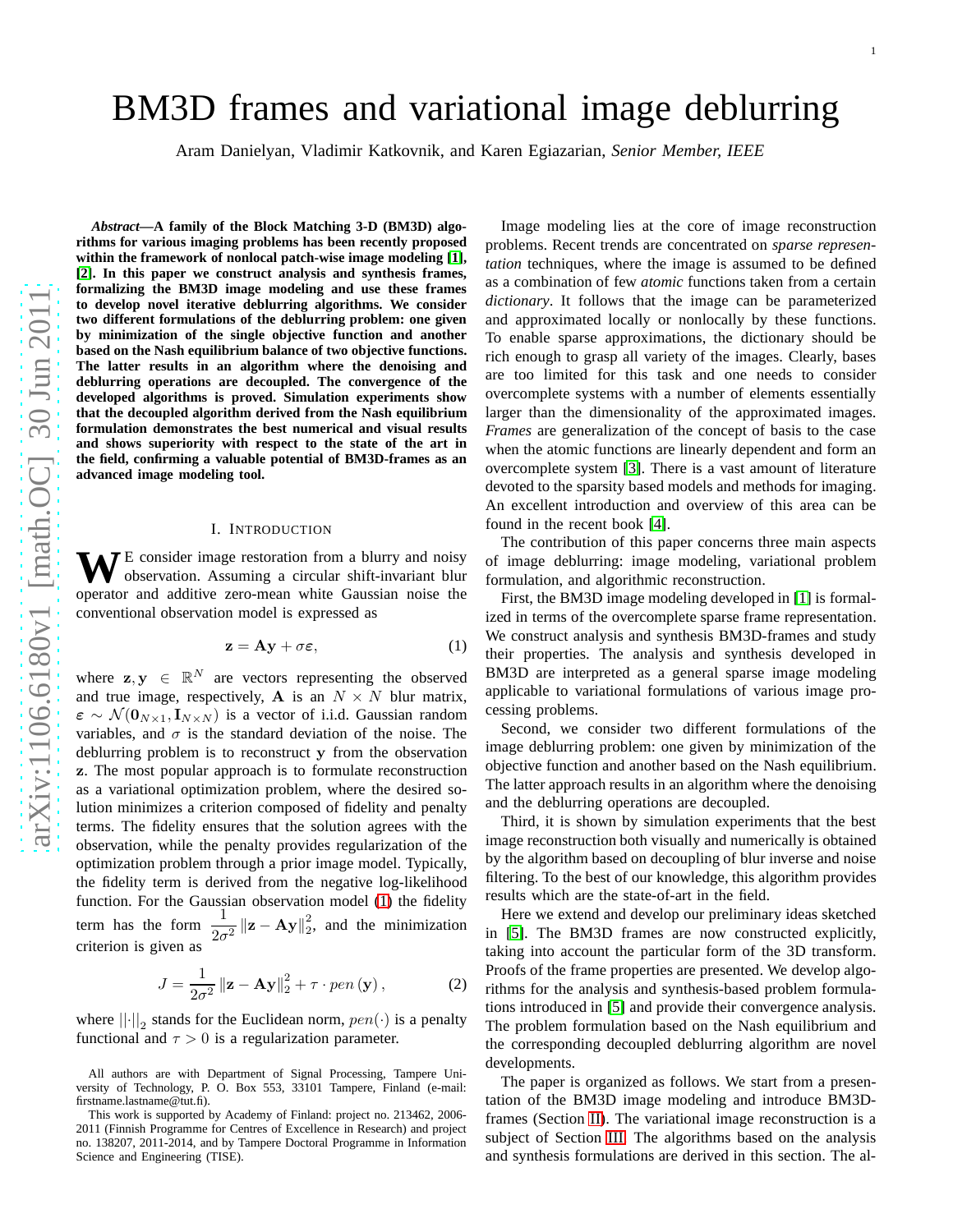gorithm based on the Nash equilibrium is presented in Section [IV.](#page-4-0) Convergence results for the proposed algorithms are given in Section [V.](#page-5-0) Implementation of the algorithms is discussed in Section [VI.](#page-5-1) The experiments and comparison of the algorithms are given in Section [VII.](#page-6-0) In Section [VIII](#page-7-0) we discuss the principal differences of the decoupled formulation compared to the analysis and synthesis formulations. Concluding remarks are done in the last section. Proofs of mathematical statements are given in Appendix.

## II. OVERCOMPLETE BM3D IMAGE MODELING

<span id="page-1-0"></span>BM3D is a nonlocal image modelling technique based on adaptive, high order groupwise models. Its detailed discussion can be found in [\[6\]](#page-11-5). Below, using the example of the denoising algorithm [\[1\]](#page-11-0), we recall the concept of the BM3D modeling. The denoising algorithm can be split into three steps.

- 1) *Analysis*. Similar image blocks are collected in groups. Blocks in each group are stacked together to form 3-D data arrays, which are decorrelated using an invertible 3D transform.
- 2) *Processing*. The obtained 3-D group spectra are filtered by hard thresholding.
- 3) *Synthesis.* The filtered spectra are inverted, providing estimates for each block in the group. These blockwise estimates are returned to their original positions and the final image reconstruction is calculated as a weighted average of all the obtained blockwise estimates.

The blocking imposes a localization of the image on small pieces where simpler models may fit the observations. It has been demonstrated that a higher sparsity of the signal representation and a lower complexity of the model can be achieved using joint 3D groupwise instead of 2D blockwise transforms. This joint 3D transform dramatically improves the effectiveness of image spectrum approximation.

The total number of groupwise spectrum elements is much larger than the image size, and we arrive to an *overcomplete* or *redundant* data approximation. This redundancy is important for effectiveness of the BM3D modeling.

Our target is to give a strict frame interpretation of the analysis and synthesis operations in BM3D.

## *A. Matrix representation of analysis and synthesis operations*

Let Y be a  $\sqrt{N} \times \sqrt{N}$  square matrix representing the image data and y be the corresponding  $\mathbb{R}^N$ -vector built from the columns of Y. To each  $\sqrt{N_{bl}} \times \sqrt{N_{bl}}$  square image block we assign unique index equal to the index of its upper-left corner element (pixel) in y. We denote a vector of elements of j-th block  $Y_j$  by  $y_j$  and define  $P_j$  as an  $N_{bl} \times N$  matrix of indicators  $[0, 1]$  showing which elements of y belong to the j-th block, so that  $y_j = P_j y$ . For the sake of a notation simplicity, we assume that the number of blocks in each group is fixed and equal to K. Let  $J_r = \{j_{r,1},...,j_{r,K}\}\)$  be the set of indices of the blocks in the r-th group, then grouping is completely defined by the set  $J = \{J_r : r = 1, ..., R\}$ , where  $R$  is a total number of the groups. It is assumed that for each pixel there is at least one block containing the pixel and entering in some group.

The particular form of the 3-D decorrelating transform constitutes an important part of the BM3D modeling. It is constructed as a separable combination of 2-D intrablock and 1-D interblock transforms. The 2-D transform, in turn, is typically implemented as a separable combination of 1-D transforms. Let  $D_2$  and  $D_1$  be  $\sqrt{N_{bl}} \times \sqrt{N_{bl}}$  and  $K \times K$ size matrices representing respectively 1-D interblock and 1- D intrablock transforms. Then the separable 2-D transform for the block  $Y_j$  is given by the formula

$$
\mathbf{\Theta}_j = \mathbf{D}_2 \mathbf{Y}_j \mathbf{D}_2^T.
$$

The vectorization of this formula using the Kronecker matrix product ⊗ gives

$$
\boldsymbol{\theta}_j = (\mathbf{D}_2 \otimes \mathbf{D}_2) \cdot \mathbf{y}_j,
$$

where  $\theta_j, \mathbf{y}_j \in \mathbb{R}^{N_{bl}}$  are the vectors corresponding to the matrices  $\mathbf{\Theta}_j$  and  $\mathbf{Y}_j$ , respectively. To obtain the 3-D spectrum of the r-th group we form the  $N_{bl} \times K$  matrix of the vectorized spectrums  $\left[\theta_{j_{r,1}}, \theta_{j_{r,2}}, ..., \theta_{j_{r,K}}\right]$  and apply the 1-D interblock transform to each row of this matrix

$$
\boldsymbol{\Omega}_r = \left[\boldsymbol{\theta}_{j_{r,1}}, \boldsymbol{\theta}_{j_{r,2}}, ..., \boldsymbol{\theta}_{j_{r,K}}\right] \cdot \mathbf{D}_1^T.
$$

Performing vectorization again, we express the 3-D group spectrum coefficients in a compact form:

$$
\begin{array}{rcl} \bm{\omega}_r & = & \displaystyle \sum\nolimits_{j \in J_r} \mathbf{d}_j \otimes [ (\mathbf{D}_2 {\otimes} \mathbf{D}_2) \cdot \mathbf{y}_j] \\ & = & \displaystyle \Bigl( \sum\nolimits_{j \in J_r} \mathbf{d}_j \otimes [ (\mathbf{D}_2 {\otimes} \mathbf{D}_2) \, \mathbf{P}_j] \Bigr) \cdot \mathbf{y}, \end{array}
$$

where  $\omega_r$  is the columnwise vectorized matrix  $\Omega_r$  and  $d_j$  is the *j*-th column of  $D_1$ . Finally, denoting

<span id="page-1-1"></span>
$$
\Phi_r = \sum\nolimits_{j \in J_r} \mathbf{d}_j \otimes \left[ \left( \mathbf{D}_2 \otimes \mathbf{D}_2 \right) \mathbf{P}_j \right],\tag{3}
$$

we express the joint 3D *groupwise spectrum*  $\omega$  =  $\left[\omega_1^T, \ldots, \omega_R^T\right]^T \in \mathbb{R}^M$  of the image Y in the vector-matrix form

<span id="page-1-2"></span>
$$
\omega = \begin{bmatrix} \Phi_1 \\ \vdots \\ \Phi_R \end{bmatrix} \cdot \mathbf{y} = \Phi \mathbf{y}.
$$
 (4)

The matrix  $\Phi$  defined by the formulas [\(3\)](#page-1-1)-[\(4\)](#page-1-2) gives an explicit representation of the BM3D analysis operation.

The synthesis matrix is derived similarly. First, the inverse 3-D transform is applied to each group spectrum  $\omega_r$  and then obtained block estimates are returned to their original positions by  $\mathbf{P}_j^T, j \in J_r$ . The estimate obtained from the r-th group spectrum is expressed as  $\Psi_r \omega_r$ , where

<span id="page-1-3"></span>
$$
\Psi_r = \sum_{j \in J_r} \mathbf{d}_j^T \otimes \left[ \mathbf{P}_j^T \left( \mathbf{D}_2 \otimes \mathbf{D}_2 \right)^T \right] \tag{5}
$$

is an  $N \times N_{bl}$  matrix.

The final image estimate is defined as the weighted mean of the groupwise estimates using weights  $q_r > 0$ . Hence the synthesis operation has the form

<span id="page-1-5"></span>
$$
\mathbf{y} = \mathbf{\Psi}\boldsymbol{\omega} = \mathbf{W}^{-1} \cdot [g_1 \mathbf{\Psi}_1, \dots, g_R \mathbf{\Psi}_R] \cdot \boldsymbol{\omega}, \tag{6}
$$

where

<span id="page-1-4"></span>
$$
\mathbf{W} = \sum_{r} g_r \sum_{j \in J_r} \mathbf{P}_j^T \mathbf{P}_j \tag{7}
$$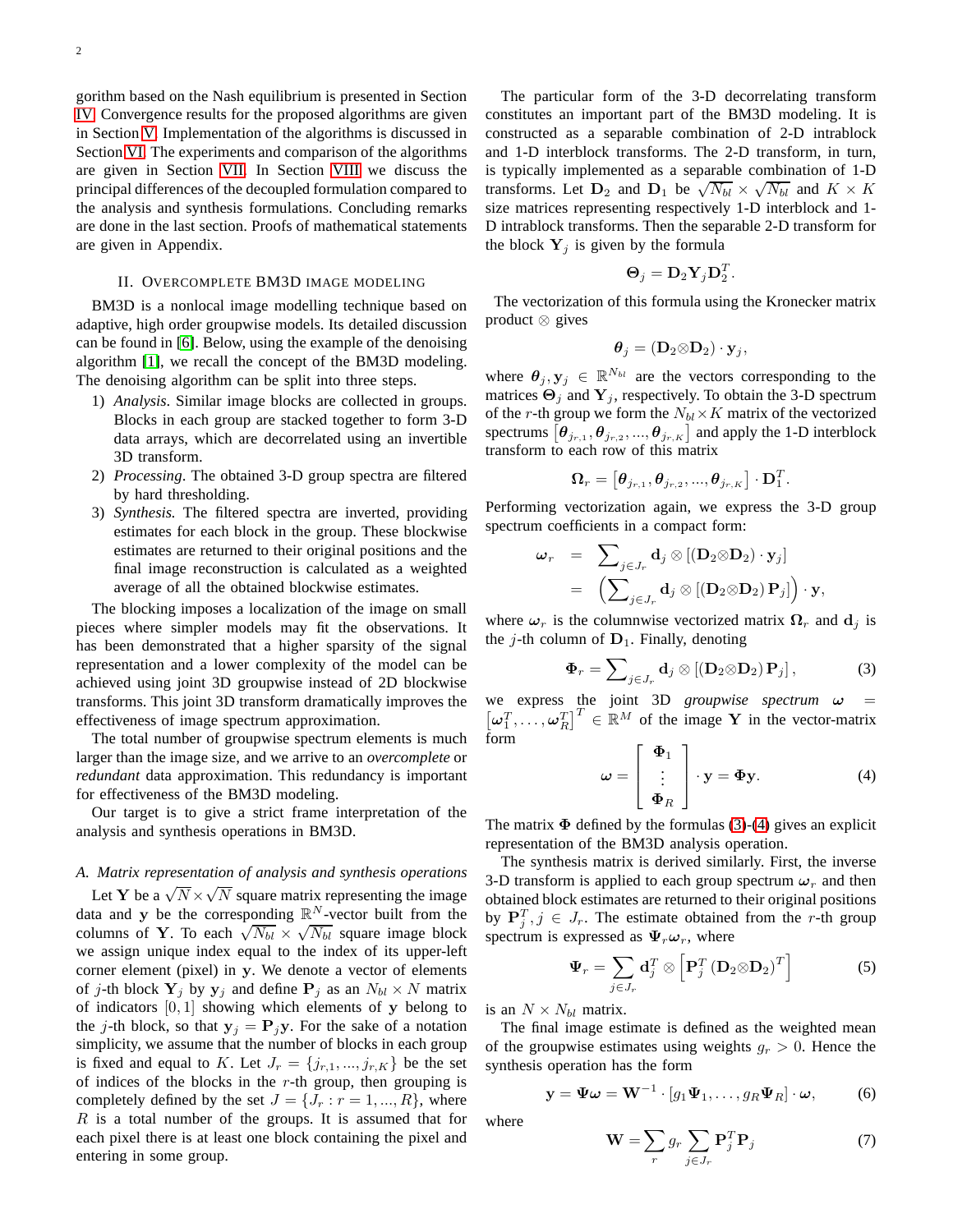normalizes the weighted mean. W is a diagonal matrix, since all products  $\mathbf{P}_j^T \mathbf{P}_j$  are diagonal matrices. The *m*-th diagonal element of  $\mathbf{P}_j^T \mathbf{\tilde{P}}_j$  is 1 if the *m*-th pixel of y belongs to the *j*-th block, otherwise it is 0. Thus, the  $m$ -th diagonal elements of the matrix-sum  $\sum_{j\in I_r} \mathbf{P}_j^T \mathbf{P}_j$  indicates the number of blocks in the r-th group containing  $m$ -th pixel.

The matrix  $\Psi$  defined by the formulas [\(5\)](#page-1-3)-[\(7\)](#page-1-4) gives the matrix representation of the BM3D synthesis operation.

# <span id="page-2-1"></span>*B. Frame interpretation*

*Proposition 1: The following equations hold for the matri* $ces \Phi$  *and*  $\Psi$  *defined by* [\(4\)](#page-1-2) *and* [\(6\)](#page-1-5):

<span id="page-2-2"></span>
$$
\mathbf{\Phi}^T \cdot \mathbf{\Phi} = \sum_r \sum_{j \in I_r} \mathbf{P}_j^T \mathbf{P}_j > 0,
$$
 (8)

$$
\mathbf{\Psi} \cdot \mathbf{\Psi}^T = \sum_r g_r^2 \sum_{j \in I_r} \mathbf{P}_j^T \mathbf{P}_j \mathbf{W}^{-2} > 0, \quad (9)
$$

$$
\mathbf{\Psi} \cdot \mathbf{\Phi} = \mathbf{I}_{N \times N}.\tag{10}
$$

The proof is presented in Appendix [A.](#page-7-1)

It follows from Proposition [1](#page-2-1) that rows of  $\Phi$  constitute a frame  $\{\phi_n\}$  in  $\mathbb{R}^N$ . Indeed, let us verify the frame inequality. Using the analysis formula  $\omega = \Phi y$  we obtain

$$
\sum_{n} |\langle \phi_n, \mathbf{y} \rangle|^2 = \boldsymbol{\omega}^T \boldsymbol{\omega} =
$$

$$
= \mathbf{y}^T \boldsymbol{\Phi}^T \boldsymbol{\Phi} \mathbf{y} = \mathbf{y}^T \cdot \sum_{r} \sum_{j \in I_r} \mathbf{P}_j^T \mathbf{P}_j \cdot \mathbf{y}.
$$
 (11)

If  $a$  and  $b$  are respectively minimum and maximum values of the diagonal matrix  $\sum_{r} \sum_{j \in I_r} \mathbf{P}_j^T \mathbf{P}_j$ , then for any  $\mathbf{y} \in \mathbb{R}^N$ holds the frame inequality

$$
a \cdot ||\mathbf{y}||^2 \le \sum_n |\langle \phi_n, \mathbf{y} \rangle|^2 \le b \cdot ||\mathbf{y}||^2. \tag{12}
$$

The frame  $\{\phi_n\}$  is not tight because  $a \neq b$ . This follows from the fact that the elements on the diagonal of matrix  $\sum_{r} \sum_{j \in I_r} \mathbf{P}_j^T \mathbf{P}_j$  count the number of blocks containing a given pixel. These values are different for different pixels, since pixels from the blocks possessing higher similarity to other blocks participate in a larger number of groups.

Similarly, using [\(9\)](#page-2-2) we can show that columns of  $\Psi$ constitute a non-tight frame  $\{\psi_n\}$ . From equation [\(10\)](#page-2-2) it follows that  $\{\phi_n\}$  is dual to  $\{\psi_n\}$ . In general  $\{\phi_n\}$  is an alternative dual and becomes canonical dual only when all weights  $q_r$  are equal.

We would like to emphasize that since groups and weights are selected data adaptively, the constructed frames are also data adaptive.

The presented frame interpretation allows to extend the scope of the BM3D modeling to the modern variational image reconstruction techniques.

#### III. VARIATIONAL IMAGE DEBLURRING

<span id="page-2-0"></span>The frame based variational image reconstruction problem allows two different formulations depending on what kind of image modeling, analysis or synthesis is used [\[4\]](#page-11-3). In the *analysis* formulation the relation between the image and spectrum variables is given by the analysis equation  $\omega = \Phi y$ . The problem is formalized as a constrained optimization:

<span id="page-2-3"></span>
$$
(\hat{\boldsymbol{\omega}}, \hat{\mathbf{y}}) = \arg\min_{\boldsymbol{\omega}, \mathbf{y}} \{ \frac{1}{2\sigma^2} ||\mathbf{z} - \mathbf{A}\mathbf{y}||_2^2 + \tau \cdot ||\boldsymbol{\omega}||_p \, |\boldsymbol{\omega} = \boldsymbol{\Phi}\mathbf{y}\},\tag{13}
$$

where  $\left\| \cdot \right\|_p$  is the standard notation of the  $l_p$ -norm.

In the *synthesis* formulation the relation is given by the synthesis equation  $y = \Psi \omega$ , leading to the constrained optimization:

<span id="page-2-4"></span>
$$
(\hat{\boldsymbol{\omega}}, \hat{\mathbf{y}}) = \arg\min_{\boldsymbol{\omega}, \mathbf{y}} \{ \frac{1}{2\sigma^2} ||\mathbf{z} - \mathbf{A}\mathbf{y}||_2^2 + \tau \cdot ||\boldsymbol{\omega}||_p \, |\mathbf{y} = \boldsymbol{\Psi}\boldsymbol{\omega}\}.
$$
\n(14)

These problems have equivalent unconstrained forms in which they usually encounter in literature. To obtain them it is enough to eliminate  $\omega$  and y respectively from [\(13\)](#page-2-3) and [\(14\)](#page-2-4). The analysis problem is then formulated as the minimization in the image domain

$$
\hat{\mathbf{y}} = \arg\min_{\mathbf{y}} \{ \frac{1}{2\sigma^2} ||\mathbf{z} - \mathbf{A}\mathbf{y}||_2^2 + \tau \cdot ||\mathbf{\Phi}\mathbf{y}||_p \}.
$$
 (15)

Similarly, the synthesis problem is formulated as the minimization in the spectrum domain

<span id="page-2-5"></span>
$$
\hat{\boldsymbol{\omega}} = \arg\min_{\boldsymbol{\omega}} \{ \frac{1}{2\sigma^2} ||\mathbf{z} - \mathbf{A}\boldsymbol{\Psi}\boldsymbol{\omega}||_2^2 + \tau \cdot ||\boldsymbol{\omega}||_p \}.
$$
 (16)

Despite of the algebraic similarity, the analysis and synthesis formulations generally lead to different solutions. A detailed discussion of the nontrivial connections between the analysis and synthesis formulations can be found in [\[7\]](#page-11-6).

The problems [\(13\)](#page-2-3)-[\(16\)](#page-2-5) and the corresponding solution techniques recently become a subject of an intensive study. In particular, several algorithms have been suggested for the convex  $l_1$ -norm penalty. These algorithms sharing many common ideas are known under different names such as *split Bregman iterations* [\[8\]](#page-11-7)*,* iterative shrinkage algorithms [\[9\]](#page-11-8)*, alternating direction method of multipliers* [\[10\]](#page-11-9), *majorizationminimization* algorithms [\[11\]](#page-11-10). In this paper similar to [\[12\]](#page-11-11) we confine ourself to the Augmented Langrangian (AL) technique, using it as a simple and efficient tool for an explicit derivation of the reconstruction algorithms. This AL technique, introduced independently by Hestenes [\[13\]](#page-11-12) and Powell [\[14\]](#page-11-13) is now widely used for minimization of convex functionals under linear equality constraints.

#### *A. Analysis-based reconstruction*

The AL criterion for the *analysis* formulation [\(13\)](#page-2-3) takes the form:

<span id="page-2-6"></span>
$$
L_{\mathbf{a}}(\mathbf{y}, \boldsymbol{\omega}, \boldsymbol{\lambda}) = \frac{1}{2\sigma^2} \left\| \mathbf{z} - \mathbf{A} \mathbf{y} \right\|_2^2 + \tau \cdot \left\| \boldsymbol{\omega} \right\|_p + \frac{1}{2\gamma} \left\| \boldsymbol{\omega} - \mathbf{\Phi} \mathbf{y} \right\|_2^2 + \frac{1}{\gamma} \left\langle \boldsymbol{\omega} - \mathbf{\Phi} \mathbf{y}, \boldsymbol{\lambda} \right\rangle, (17)
$$

where  $\lambda$  is a vector of the Lagrange multipliers,  $\gamma > 0$  is a parameter and the subscript 'a' indicates the analysis formulation. The saddle problem associated with the Lagrangian  $L_a$ provides the solution of the constrained optimization problem [\(13\)](#page-2-3).

Finding the saddle point requires minimization of  $L<sub>a</sub>$  with respect to the variables  $y, \omega$  and maximization with respect to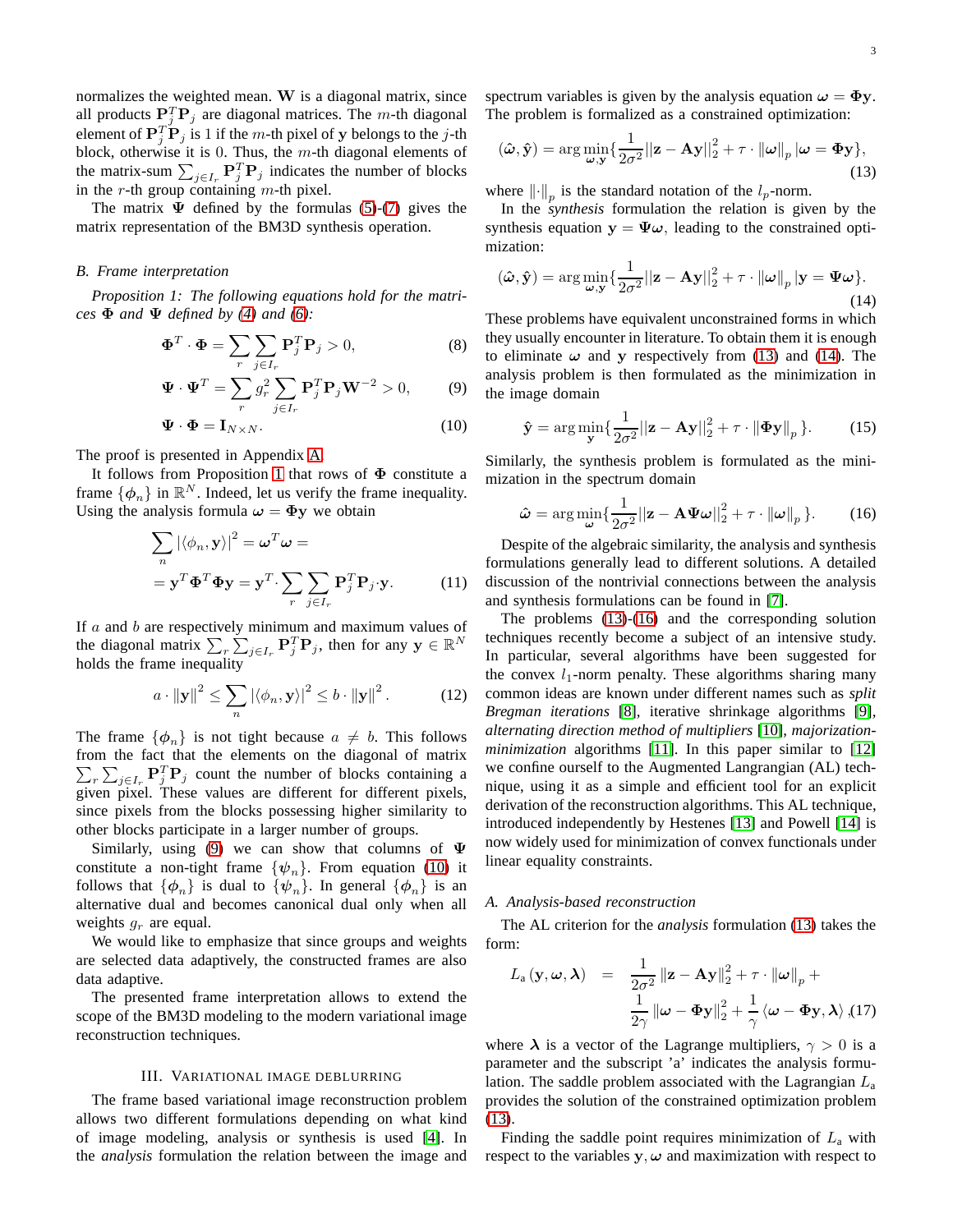$\lambda$ . A common practical approach is to find the saddle point by performing alternating optimization. Applied to [\(17\)](#page-2-6) it results in the following iterative scheme:

*Repeat for*  $t = 0, 1, \dots$ 

<span id="page-3-0"></span>
$$
\mathbf{y}_{t+1} = \arg\min_{\mathbf{y}} L_{\mathbf{a}}(\mathbf{y}, \boldsymbol{\omega}_t, \boldsymbol{\lambda}_t), \qquad (18)
$$

$$
\boldsymbol{\omega}_{t+1} = \arg \min_{\boldsymbol{\omega}} L_{\mathbf{a}}(\mathbf{y}_{t+1}, \boldsymbol{\omega}, \boldsymbol{\lambda}_t), \quad (19)
$$

$$
\lambda_{t+1} = \lambda_t + \beta \cdot (\boldsymbol{\omega}_{t+1} - \boldsymbol{\Phi} \mathbf{y}_{t+1}), \quad (20)
$$

*until convergence.*

Here maximization with respect to  $\lambda$  is produced as a step [\(20\)](#page-3-0) in the direction of the gradient  $\nabla_{\lambda}L_{\rm a}$ , with a step-size  $\beta > 0$ . The convergence of the scheme [\(18\)](#page-3-0)-[\(20\)](#page-3-0) is studied in [\[8\]](#page-11-7).

*Minimization with respect to* y. Since  $L_a$  is quadratic with respect to y the optimal solution is defined by the linear equation

<span id="page-3-1"></span>
$$
\left(\frac{1}{\sigma^2} \mathbf{A}^T \mathbf{A} + \frac{1}{\gamma} \mathbf{\Phi}^T \mathbf{\Phi}\right) \cdot \mathbf{y} = \frac{1}{\sigma^2} \mathbf{A}^T \mathbf{z} + \frac{1}{\gamma} \mathbf{\Phi}^T \left(\boldsymbol{\omega} + \boldsymbol{\lambda}\right). (21)
$$

We denote by  $\hat{Y}_a(\omega, \lambda)$  the operator giving the solution of [\(21\)](#page-3-1).

*Minimization with respect to*  $\omega$ . Regrouping the terms in  $L_a$ we arrive to the following formula

$$
L_{\mathbf{a}}(\mathbf{y}, \boldsymbol{\omega}, \boldsymbol{\lambda}) = \frac{1}{2\sigma^2} \|\mathbf{z} - \mathbf{A}\mathbf{y}\|_2^2 + \tau \cdot \|\boldsymbol{\omega}\|_p + \frac{1}{2\gamma} \|\boldsymbol{\omega} - (\boldsymbol{\Phi}\mathbf{y} - \boldsymbol{\lambda})\|_2^2 - \frac{1}{2\gamma} \|\boldsymbol{\lambda}\|_2^2.
$$

Since the first and the last terms do not depend on  $\omega$ , the problem is reduced to the optimization

<span id="page-3-2"></span>
$$
\hat{\boldsymbol{\omega}} = \arg\min_{\boldsymbol{\omega}} \tau \cdot ||\boldsymbol{\omega}||_p + \frac{1}{2\gamma} ||\boldsymbol{\omega} - (\boldsymbol{\Phi}\mathbf{y} - \boldsymbol{\lambda})||_2^2. \tag{22}
$$

For  $p \leq 1$ , the  $l_p$ -norm is non-differentiable which makes optimization on  $\omega$  non-trivial. Nevertheless, for  $p = 0$  and  $p = 1$  there are well known analytical solutions.

Let us denote  $\mathbf{b} = \mathbf{\Phi} \mathbf{y} - \mathbf{\lambda}$ , then [\(22\)](#page-3-2) takes the form

<span id="page-3-3"></span>
$$
\hat{\boldsymbol{\omega}} = \arg\min_{\boldsymbol{\omega}} \tau \cdot ||\boldsymbol{\omega}||_p + \frac{1}{2} ||\boldsymbol{\omega} - \mathbf{b}||_2^2, \boldsymbol{\omega}, \mathbf{b} \in \mathbb{R}^M. \tag{23}
$$

Depending on the used norm the solution of [\(23\)](#page-3-3) is given either by the hard or soft thresholding according to the formula:

<span id="page-3-4"></span>
$$
\hat{\boldsymbol{\omega}} = \mathfrak{Th}_{\tau}^{\text{soft}}(\mathbf{b}) =
$$
\n
$$
\begin{cases}\n\mathfrak{Th}_{\tau}^{\text{soft}}(\mathbf{b}) = \text{sign}(\mathbf{b}) \circ \max(|\mathbf{b}| - \tau, 0), \ p = 1 \\
\mathfrak{Th}_{\sqrt{2\tau}}^{\text{hard}}(\mathbf{b}) = \mathbf{b} \circ 1(|\mathbf{b}| \ge \sqrt{2\tau}), \ p = 0.\n\end{cases}
$$
\n(24)

Here all vector operations are elementwise, and '◦' stands for the elementwise product of two vectors. We use  $\mathfrak{Th}_{\tau}(\mathbf{b})$  as a generic notation for the thresholding operator. Note, that for a given  $\tau$  the thresholding levels for the hard and soft thresholdings are calculated differently.

Applying the general formula [\(24\)](#page-3-4) to [\(22\)](#page-3-2) we obtain the solution in the form

<span id="page-3-5"></span>
$$
\hat{\boldsymbol{\omega}} = \mathfrak{Th}_{\tau\gamma} \left( \boldsymbol{\Phi} \mathbf{y} - \boldsymbol{\lambda} \right). \tag{25}
$$

Following  $(18)-(20)$  $(18)-(20)$  and using  $(21)$  and  $(25)$  we define the analysis-based iterative algorithm which is presented in

## **input:** z, A,  $y_{init}$ **initialization:**

*using*  $y_{\text{init}}$  *construct operators*  $\Phi$  *and*  $\Phi$ <sup>*T*</sup> *set:*  $y_0, \omega_0, \lambda_0$  $t = 0$ **repeat**  $\mathbf{y}_{t+1} = \hat{Y}_{\text{a}}\left(\boldsymbol{\omega}_t, \boldsymbol{\lambda}_t\right)$  $\bm{\omega}_{t+1} = \mathfrak{T} \mathfrak{h}_{\tau \gamma}\left(\bm{\Phi} \textbf{y}_{t+1} - \bm{\lambda}_t \right)$  $\bm{\lambda}_{t+1} = \bm{\lambda}_t + \beta \cdot \left(\bm{\omega}_{t+1} - \bm{\Phi} \mathbf{y}_{t+1}\right)$  $t = t + 1$ **until** convergence.

<span id="page-3-6"></span>Fig. 1. Analysis-based deblurring algorithm

Figure [1.](#page-3-6) In each iteration it first updates the image estimate using the linear filtering [\(21\)](#page-3-1). Then, the difference between the spectrum  $\Phi y_t$  and  $\lambda_t$  is thresholded, what corresponds to the optimization with respect to  $\omega$ . Finally, the Lagrange multipliers are updated in the direction of the gradient  $\omega_{t+1}$  –  $\Phi y_{t+1}$ . Process is iterated until some convergence criteria is satisfied. Particularly, the iterations can be stopped as soon as the difference between consecutive estimates becomes small enough.

## *B. Synthesis-based reconstruction*

The AL criterion for the *synthesis* formulation [\(14\)](#page-2-4) takes form:

<span id="page-3-7"></span>
$$
L_{\rm s}(\mathbf{y},\boldsymbol{\omega},\boldsymbol{\lambda}) = \frac{1}{2\sigma^2} ||\mathbf{z} - \mathbf{A}\mathbf{y}||_2^2 + \tau \cdot ||\boldsymbol{\omega}||_p +
$$
  

$$
\frac{1}{2\gamma} ||\mathbf{y} - \boldsymbol{\Psi}\boldsymbol{\omega}||_2^2 + \frac{1}{\gamma} \langle \mathbf{y} - \boldsymbol{\Psi}\boldsymbol{\omega}, \boldsymbol{\lambda} \rangle. \tag{26}
$$

In  $L_s$ , as opposed to  $L_a$ , the spectrum variable  $\omega$  enters the quadratic term with a matrix factor  $\Psi$ . It makes the thresh-olding formula [\(24\)](#page-3-4) inapplicable for minimizing  $L_s(\mathbf{y}, \boldsymbol{\omega}, \boldsymbol{\lambda})$ with respect to  $\omega$ . One option is to apply one of the *iterative shrinkage* methods [\[4\]](#page-11-3), but we prefer to follow a different approach which leads to a simpler solution. We modify [\(26\)](#page-3-7) by introducing a splitting variable  $\mathbf{u} \in R^M$ , used as an auxiliary estimate of the spectrum  $\omega$ . The modified AL takes the form:

<span id="page-3-9"></span>
$$
\tilde{L}_{s}(\mathbf{y}, \omega, \lambda, \mathbf{u}) = \frac{1}{2\sigma^{2}} \|\mathbf{z} - \mathbf{A}\mathbf{y}\|_{2}^{2} + \tau \cdot \|\omega\|_{p} + \frac{1}{2\gamma} \|\mathbf{y} - \Psi\mathbf{u}\|_{2}^{2} + \frac{1}{\gamma} \langle \mathbf{y} - \Psi\mathbf{u}, \lambda \rangle + \frac{1}{2\xi} \|\omega - \mathbf{u}\|_{2}^{2}.
$$
\n(27)

The corresponding saddle point problem is

<span id="page-3-8"></span>
$$
\arg\min_{\mathbf{y},\boldsymbol{\omega},\mathbf{u}}\max_{\boldsymbol{\lambda}}\tilde{L}_{s}\left(\mathbf{y},\boldsymbol{\omega},\boldsymbol{\lambda},\mathbf{u}\right),\tag{28}
$$

where optimization with respect to the splitting variable u is required.

With a small enough  $\xi > 0$  penalization by  $\frac{1}{\gamma}$  $\frac{1}{2\xi}\left\|\boldsymbol{\omega}-\mathbf{u}\right\|_{2}^{2}$ 2 results in  $\|\boldsymbol{\omega} - \mathbf{u}\|_2^2 \to 0$  what makes the problem [\(28\)](#page-3-8) equivalent to the saddle problem for [\(26\)](#page-3-7). As in the analysis case we seek for the solution of [\(28\)](#page-3-8) by the alternating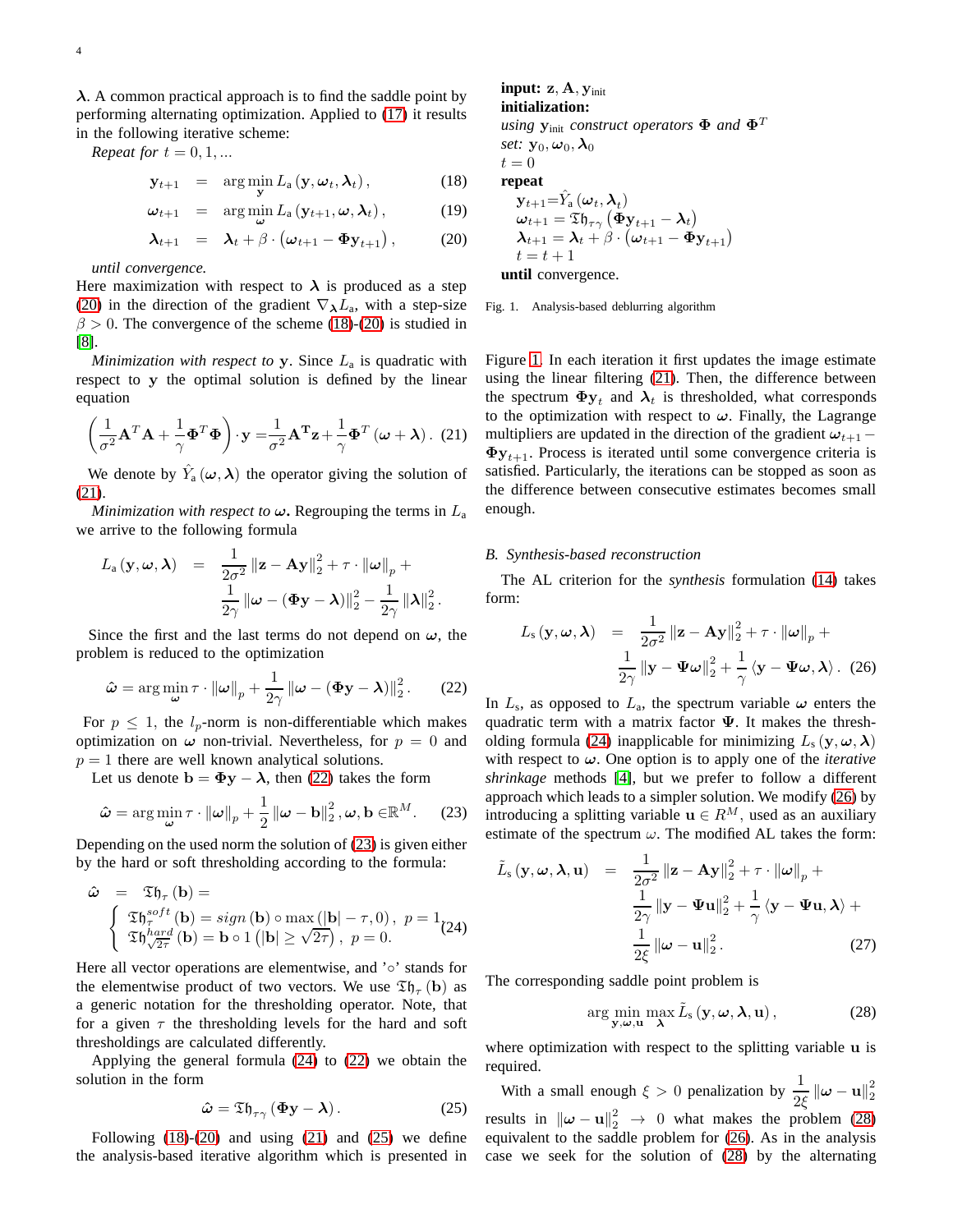**input:**  $z, A, y_{init}$ **initialization:** *using*  $y_{\text{init}}$  *construct operators*  $\Psi$  *and*  $\Psi$ <sup>*T*</sup> *set:*  $y_0$ ,  $\omega_0$ ,  $\lambda_0$ ,  $u_0$  $t = 0$ **repeat**  $\mathbf{y}_{t+1} {=} \hat{Y}_{\mathrm{s}}\left(\mathbf{u}_{t}, \boldsymbol{\omega}_{t, \boldsymbol{\lambda}_{t}}\right)$  $\mathbf{u}_{t+1}$ = $\hat{U}_{\mathrm{s}}\left(\mathbf{y}_t, \boldsymbol{\omega}_{t+1}, \boldsymbol{\lambda}_t\right)$  $\boldsymbol{\omega}_{t+1} = \mathfrak{T} \mathfrak{h}_{\tau \xi} \left( \mathbf{u}_{t+1} \right)$  $\lambda_{t+1} = \lambda_t + \beta \cdot (\mathbf{y}_{t+1} - \Psi \mathbf{u}_{t+1})$  $t = t + 1$ **until** convergence.

<span id="page-4-4"></span>Fig. 2. Synthesis-based deblurring algorithm

optimization of  $\tilde{L}_s(y, \omega, \lambda, u)$  with respect to the variables  $y, \omega, u$  and  $\lambda$ .

*Minimization with respect to* y is given by the solution of the linear equation

<span id="page-4-1"></span>
$$
\left(\frac{1}{\sigma^2} \mathbf{A}^T \mathbf{A} + \frac{1}{\gamma} \mathbf{I}_{N \times N}\right) \cdot \mathbf{y} = \frac{1}{\sigma^2} \mathbf{A}^T \mathbf{z} + \frac{1}{\gamma} \left(\mathbf{\Psi} \mathbf{u} - \mathbf{\lambda}\right). (29)
$$

*Minimization with respect to* u satisfies the linear equation

<span id="page-4-2"></span>
$$
\left(\frac{1}{\gamma}\mathbf{\Psi}^T\mathbf{\Psi} + \frac{1}{\xi}\mathbf{I}_{M\times M}\right) \cdot \mathbf{u} = \frac{1}{\gamma}\mathbf{\Psi}^T\left(\mathbf{y} + \mathbf{\lambda}\right) + \frac{1}{\xi}\boldsymbol{\omega}. \tag{30}
$$

*Minimization with respect to*  $\omega$ , thanks to the splitting variable u, can be obtained by the thresholding [\(24\)](#page-3-4) with the parameter  $\tau \xi$ :

<span id="page-4-3"></span>
$$
\hat{\omega} = \mathfrak{Th}_{\tau\xi}(\mathbf{u}).\tag{31}
$$

We denote by  $\hat{Y}_s(\mathbf{u}, \boldsymbol{\omega}, \boldsymbol{\lambda})$  and  $\hat{U}_s(\mathbf{y}, \boldsymbol{\omega}, \boldsymbol{\lambda})$  the operators giving the solutions of [\(29\)](#page-4-1) and [\(30\)](#page-4-2).

Using [\(29\)](#page-4-1)-[\(31\)](#page-4-3) we define the synthesis-based iterative deblurring algorithm which is presented in Figure [2.](#page-4-4) At the first two steps the estimates for the image  $y_t$  and the splitting variable  $u_t$  are updated by solving [\(29\)](#page-4-1) and [\(30\)](#page-4-2). Then, the splitting variable  $u_{t+1}$  is thresholded reducing the complexity of the spectrum estimate  $\omega$ . Finally, the Lagrange multipliers are updated in the direction of the gradient  $y_{t+1}-\Psi u_{t+1}$ . Process is iterated until some convergence criteria is satisfied.

#### <span id="page-4-0"></span>IV. DECOUPLING OF BLUR INVERSION AND DENOISING

Above we considered algorithms based on the minimization of a single objective function. In this section we present an alternative approach based on formulation of the deblurring as a Nash equlibrium problem for two objective functions. This approach allows to split the deblurring problem into two subproblems: a blur inversion and denoising, which are then solved sequentially. Such a decoupling has several advantages:

- 1) The decoupled algorithms are simpler in design and parameter selection;
- 2) The blur inversion can be implemented efficiently using Fast Fourier Transform (FFT);
- 3) Various denoising algorithms can be used in this scheme selected independently with respect to deblurring;

4) In many cases decoupled algorithms demonstrate better performance than the algorithms where deblurring and denoising are performed jointly.

Examples of the decoupled deblurring can be found in works [\[2\]](#page-11-1), [\[15\]](#page-11-14), [\[16\]](#page-11-15) and [\[17\]](#page-11-16), where the regularized inverse is followed by different types of filtering (wavelet, shapeadaptive DCT, BM3D, pyramidal). An interesting development of this technique is demonstrated in [\[18\]](#page-11-17) where an iterative algorithm is derived by alternating optimization of multiple objective functions.

#### *A. Deblurring as a Nash equilibrium problem*

Let us formulate the deblurring problem as the following constrained optimization:

$$
\begin{cases} \n\mathbf{y}^* = \arg\min_{\mathbf{y}} \frac{1}{2\sigma^2} \left\| \mathbf{z} - \mathbf{A}\mathbf{y} \right\|_2^2 \text{ subject to } \left\| \mathbf{y} - \boldsymbol{\Psi}\boldsymbol{\omega}^* \right\|_2^2 \leq \varepsilon_1, \\ \n\boldsymbol{\omega}^* = \arg\min_{\boldsymbol{\omega}} \tau \cdot \left\| \boldsymbol{\omega} \right\|_p \text{ subject to } \left\| \boldsymbol{\omega} - \boldsymbol{\Phi}\mathbf{y}^* \right\|_2^2 \leq \varepsilon_2, \end{cases}
$$
\n(32)

where  $\varepsilon_1, \varepsilon_2 > 0$ . This problem can be replaced by the equivalent unconstrained one:

<span id="page-4-5"></span>
$$
\begin{cases}\n\mathbf{y}^* = \arg\min_{\mathbf{y}} L_{\text{inv}} \left( \mathbf{y}, \boldsymbol{\omega}^* \right) \\
\boldsymbol{\omega}^* = \arg\min_{\boldsymbol{\omega}} L_{\text{den}} \left( \mathbf{y}^*, \boldsymbol{\omega} \right)\n\end{cases} (33)
$$

where

$$
L_{\text{inv}}(\mathbf{y},\boldsymbol{\omega}) = \frac{1}{2\sigma^2} ||\mathbf{z} - \mathbf{A}\mathbf{y}||_2^2 + \frac{1}{2\gamma} ||\mathbf{y} - \mathbf{\Psi}\boldsymbol{\omega}||_2^2, (34)
$$

$$
L_{\text{den}}(\mathbf{y}, \boldsymbol{\omega}) = \tau \cdot ||\boldsymbol{\omega}||_p + \frac{1}{2\xi} ||\boldsymbol{\omega} - \boldsymbol{\Phi} \mathbf{y}||_2^2. \tag{35}
$$

and  $\gamma$ ,  $\xi$  are constants selected correspondingly to the values of  $\varepsilon_1, \varepsilon_2$ .

In terms of the game theory the problem [\(33\)](#page-4-5) can be interpreted as a game of two players identified, respectively, with two variables y and  $\omega$  [\[19\]](#page-11-18), [\[20\]](#page-11-19). An interaction between the players is noncooperative because minimization of  $L_{\text{inv}}(\mathbf{y}, \omega)$ with respect to y in general results in increase of  $L_{den}(\mathbf{y}, \omega)$ and minimization of  $L_{den}(\mathbf{y}, \omega)$  with respect to  $\omega$  increases  $L_{\text{inv}}(\mathbf{y}, \omega)$ . The equilibrium of this game called *Nash equilibrium* defines the *fixed point*  $(y^*, \omega^*)$  of the optimization. For  $p = 1$ , problem [\(33\)](#page-4-5) is convex.

The objective functions  $L_{\text{inv}}$  and  $L_{\text{dep}}$  allow the following interpretation. In  $L_{\text{inv}}$  the fidelity term  $\frac{1}{2}$  $\frac{1}{2\sigma^2} ||\mathbf{z} - \mathbf{A}\mathbf{y}||_2^2$  evaluates the divergency between the observation z and its prediction Ay. This fidelity is penalized by the norm  $\|\mathbf{y} - \mathbf{\Psi}\boldsymbol{\omega}\|_2^2$ 2 defining a difference between y and its prediction  $\Psi\omega$  through  $\omega$ . The term  $\frac{1}{2\xi} ||\omega - \Phi y||_2^2$  $\frac{2}{2}$  in  $L_{den}$  evaluates a difference between the spectrum  $\omega$  and the spectrum prediction  $\Phi$ y obtained from y. The error between  $\omega$  and  $\Phi$ y is penalized by the norm  $\|\omega\|_p$ .

Hence the Nash equilibrium provides a balance between the fit of the reconstruction y to the observation z and the complexity of the model  $\|\omega\|_p$ . This can be contrasted with the analysis and synthesis-based problem formulations where the balance is provided within a single criterion. As we demonstrate later the form of the balance plays an essential role in the reconstructions with non-tight frames.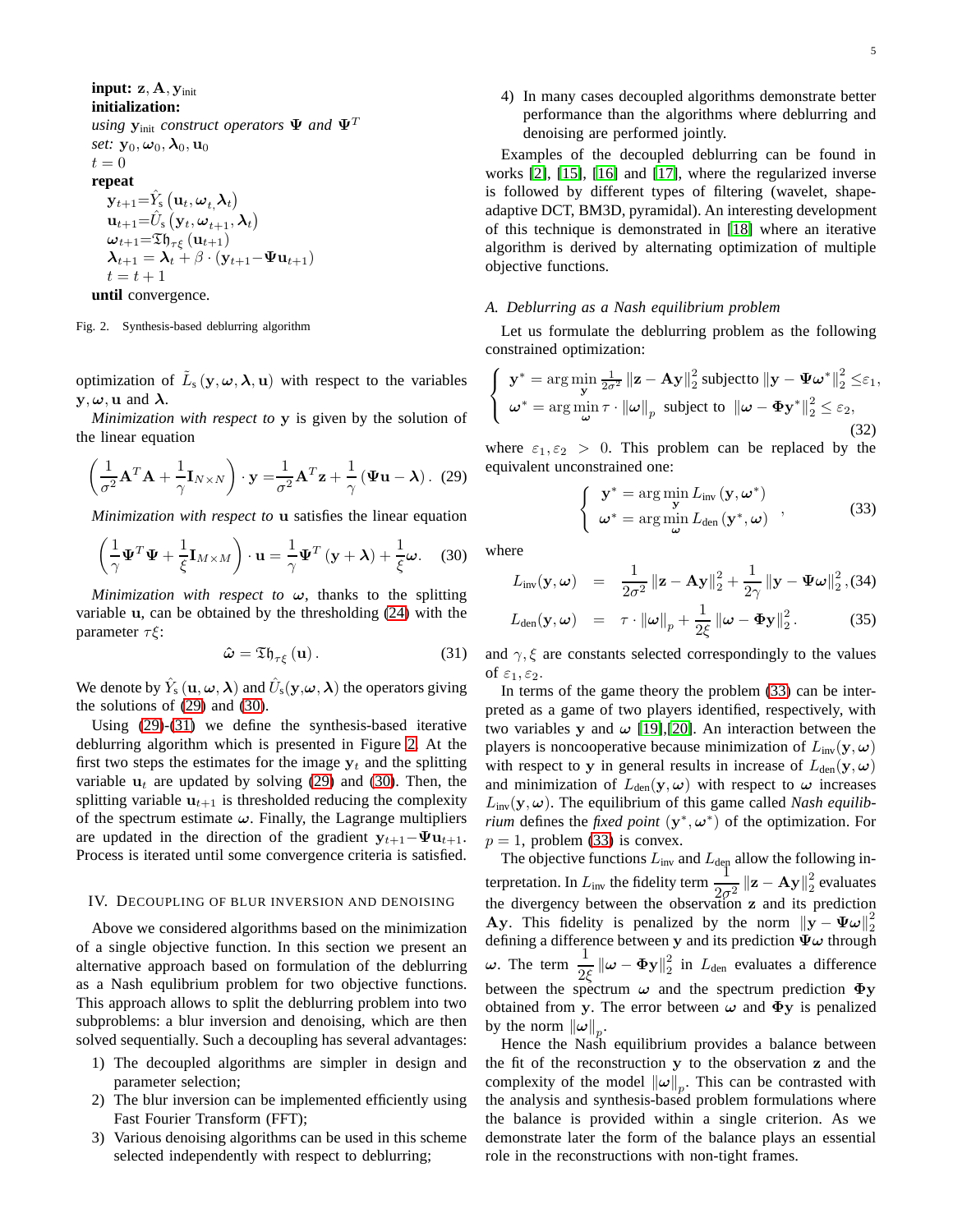**input:** z, A,  $y_{init}$ **initialization:** *using* yinit *construct operators* Φ *and* Ψ *set:*  $y_0$ ,  $\omega_0 = \Phi y_0$  $t = 0$ **repeat** *Deblurring***:**  $\mathbf{y}_{t+1} = \left[\frac{1}{\sigma^2} \mathbf{A}^T \mathbf{A} + \frac{1}{\gamma} \mathbf{I}\right]^{-1} \times \left[\frac{1}{\sigma^2} \mathbf{A}^T \mathbf{z} + \frac{1}{\gamma} \mathbf{\Psi} \boldsymbol{\omega}_t\right]$ *Denoising***:**  $\pmb{\omega}_{t+1}{=}\mathfrak{Th}_{\tau\xi}\left(\pmb{\Phi}\mathbf{y}_{t+1}\right)$  $t = t + 1$ **until** convergence.

<span id="page-5-3"></span>Fig. 3. IDD-BM3D - Iterative Decoupled Deblurring BM3D algorithm

#### *B. IDD-BM3D algorithm*

To solve [\(33\)](#page-4-5) we consider the following iterative procedure:

<span id="page-5-2"></span>
$$
\begin{cases} \mathbf{y}_{t+1} = \arg\min_{\mathbf{y}} L_{\text{inv}}(\mathbf{y}, \boldsymbol{\omega}_t) \\ \boldsymbol{\omega}_{t+1} = \arg\min_{\boldsymbol{\omega}} L_{\text{den}}\left(\mathbf{y}_{t+1}, \boldsymbol{\omega}\right) \end{cases}, \ t = 0, 1, \dots. \tag{36}
$$

The iterative algorithm [\(36\)](#page-5-2) models the selfish behavior, where each variable minimizes only its own objective function. These iterations converge to the fixed point  $(y^*, \omega^*)$  of [\(33\)](#page-4-5), the corresponding result is formulated in Section [V.](#page-5-0)

Minimization of  $L_{\text{inv}}$  with respect to y is given by the solution of the linear equation

<span id="page-5-5"></span>
$$
\left(\frac{1}{\sigma^2} \mathbf{A}^T \mathbf{A} + \frac{1}{\gamma} \mathbf{I}\right) \cdot \mathbf{y} = \frac{1}{\sigma^2} \mathbf{A}^T \mathbf{z} + \frac{1}{\gamma} \mathbf{\Psi} \boldsymbol{\omega}.
$$
 (37)

This step performs regularized inversion of the blur operator.

The minimization of  $L_{den}$  with respect to  $\omega$  is obtained by thresholding with the threshold parameter  $\tau \xi$ :

$$
\omega = \mathfrak{Th}_{\tau\xi}(\Phi \mathbf{y}).\tag{38}
$$

Thus, in [\(36\)](#page-5-2) the blur inversion and the denoising steps are fully decoupled.

The algorithm based on [\(36\)](#page-5-2) is presented in Figure [3.](#page-5-3) We call this algorithm Iterative Decoupled Deblurring BM3D  $(IDD-BM3D).<sup>1</sup>$  $(IDD-BM3D).<sup>1</sup>$  $(IDD-BM3D).<sup>1</sup>$ 

## V. CONVERGENCE

## <span id="page-5-0"></span>*A. Analysis and synthesis-based algorithms*

The main motivation of the AL technique is to replace a constrained optimization with a simpler saddle-point problem. The equivalence of these two problems is not a given fact. The classical results stating equivalence are formulated for the convex and differentiable functions [\[21\]](#page-11-20). Since  $l_p$ -norms with  $p \leq 1$  are non-differentiable these results are inapplicable. Nevertheless, for the  $l_1$ -norm the equivalence can be shown, provided that the constraints in the problem are linear. In the recent paper [\[22\]](#page-11-21) the equivalence statement is proved for the total variation penalty. This proof remains valid for any convex and non-differentiable penalties, in particularly for the  $l_1$ -norm based penalties. The equivalence result is formulated as following:

 $(\hat{\mathbf{y}}, \hat{\boldsymbol{\omega}})$  *is a solution of the analysis or synthesis problems if and only if there exist a saddle-point of the corresponding ALs.*

Practically it means that the saddle-point of the AL optimization can be used in order to obtain the solutions of the considered optimization problems.

<span id="page-5-6"></span>The convergence properties for the analysis and synthesisbased algorithms are formulated in the following proposition. *Proposition 2:*

*(a) If there exists a saddle point*  $(\mathbf{y}^*, \boldsymbol{\omega}^*, \boldsymbol{\lambda}^*)$  *of*  $L_\mathrm{a}(\mathbf{y}, \boldsymbol{\omega}, \boldsymbol{\lambda})$ [\(17\)](#page-2-6)*,* then  $y_t \rightarrow y^*$ ,  $\omega_t \rightarrow \omega^*$ ,  $\lambda_t \rightarrow \lambda^*$ .

*(b) If there exists a saddle point*  $(\mathbf{y}^*,\boldsymbol{\omega}^*,\mathbf{u}^*,\boldsymbol{\lambda}^*$  $\delta$  *of*  $L_s(y, \omega, \mathbf{u}, \boldsymbol{\lambda})$  [\(27\)](#page-3-9), then  $\mathbf{y}_t \rightarrow \mathbf{y}^*, \boldsymbol{\omega}_t \rightarrow \boldsymbol{\omega}^*, \mathbf{u}_t \rightarrow \mathbf{u}^*, \boldsymbol{\lambda}_t \rightarrow \boldsymbol{\lambda}^*.$ 

*On the other hand, if no such saddle point exists, then at* least one of the sequences  $\{y_t\}$  or  $\{\lambda_t\}$  must be unbounded. The proof is given in Appendix [B.](#page-10-0)

#### <span id="page-5-7"></span>*B. IDD-BM3D algorithm*

*Proposition 3: For any set of parameters* σ, τ, γ, ξ *the sequence*  $(\mathbf{y}_t, \boldsymbol{\omega}_t)$  *generated by the IDD-BM3D algorithm with equal group weights*  $g_r$ *, converges to the fixed point*  $(\mathbf{y}^*, \boldsymbol{\omega}^*)$ *defined by the equations [\(33\)](#page-4-5), if the fixed point exists.*

The proof of the proposition is given in Appendix [B.](#page-10-0) It is not required that the fixed point is unique. Depending on a starting point  $(y_0, \omega_0)$  the limit point of the algorithm can be different but should satisfy the fixed point equations.

## VI. IMPLEMENTATION

<span id="page-5-1"></span>*Grouping and frame operators*. To build the groups, we use the block-matching procedure from [\[1\]](#page-11-0) and apply it to the image reconstructed by the BM3DDEB deblurring algorithm [\[2\]](#page-11-1). The found locations of the similar blocks constitute the set  $J$  that is necessary to construct the analysis and synthesis frames. Multiplications against the matrices  $\mathbf{\Phi}, \mathbf{\Phi}^T, \mathbf{\Psi}$  and  $\Psi^T$  are calculated efficiently since all of them involve only groupwise separable 3-D transformations of the data (possibly with some averaging of the estimates). In our experiments the 3-D transform is performed by first applying the 2-D discrete sine transform (DST) to each block in the group followed by the 1-D Haar transform applied along the third dimension of the group. The image block size is  $4 \times 4$ , and the number of blocks in the group is 8.

*Choice of the group weights.* Since image blocks are overlapping, for each pixel we obtain several estimates. The weighted averaging can be used to improve the final aggregated estimate. For the one-step (non-iterative) algorithms the weights can be adaptively selected so to minimize the variance of the final aggregated estimate, based on the variance of each of the estimates (e.g. [\[23\]](#page-11-22), [\[1\]](#page-11-0), [\[2\]](#page-11-1)). In the considered iterative algorithms the influence of the weights on the final

<span id="page-5-4"></span><sup>&</sup>lt;sup>1</sup>We wish to note that IDD-BM3D is similar but not identical to our Augmented Lagrangian BM3D deblurring (AL-BM3D-DEB) algorithm presented earlier in [\[5\]](#page-11-4). The AL-BM3D-DEB algorithm is derived from the analysis-based formulation [\(17\)](#page-2-6). The regularized inverse step [\(21\)](#page-3-1) in AL-BM3D-DEB is replaced by the inverse [\(29\)](#page-4-1) obtained from the synthesisbased formulation [\(26\)](#page-3-7). In [\[5\]](#page-11-4) this replacement is treated as an approximation and is not mathematically rigorous. The presence of the Lagrange multipliers discriminates the AL-BM3D-DEB algorithm from the IDD-BM3D.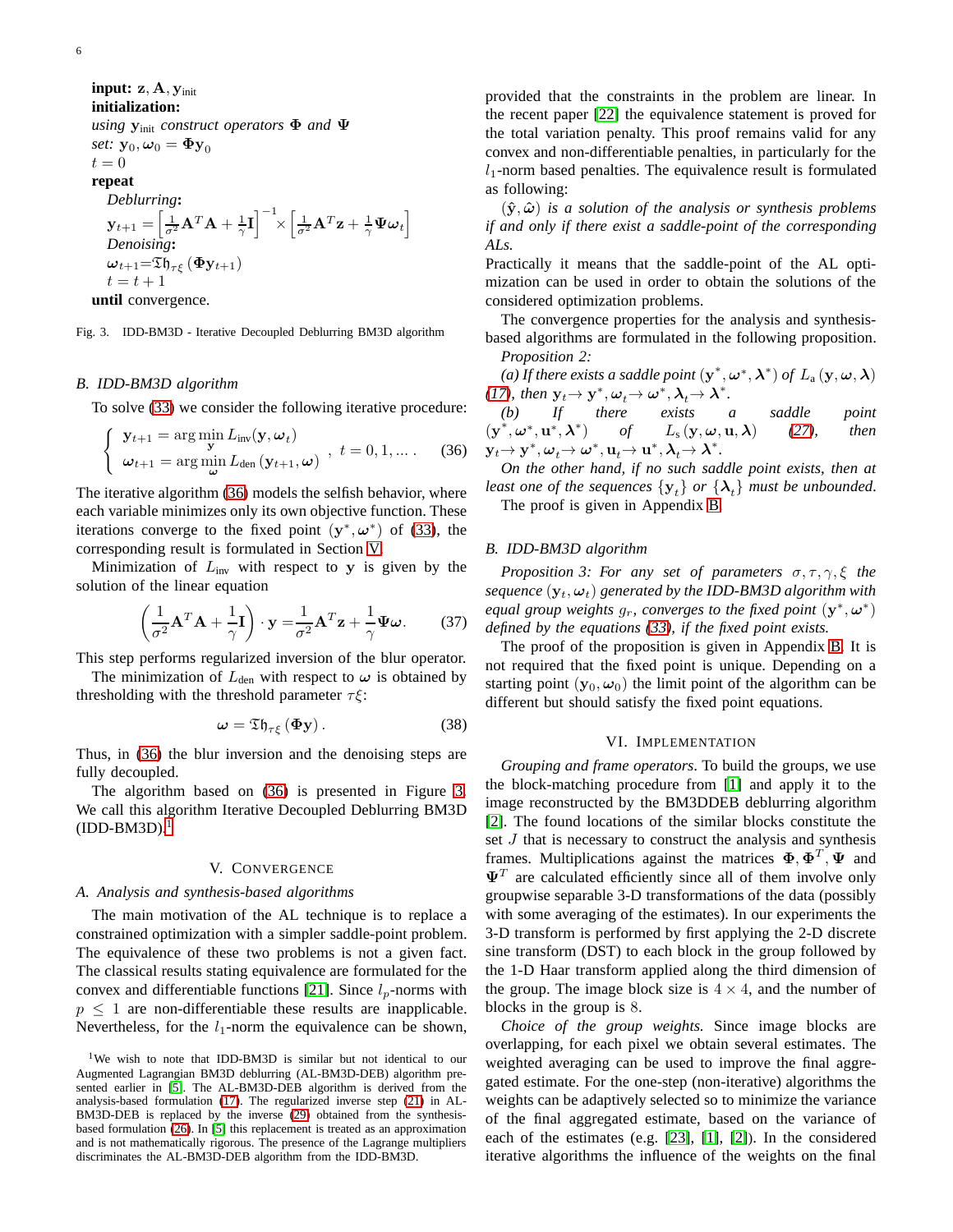estimate is complex, and deriving a formula for the optimal weights is rather involved. Instead, following the idea of the sparse representations, we suggest giving the preference to the estimates obtained from the sparser groups. In our implementations we use weights inversely proportional to the number of significant spectrum coefficients of the groups  $g_r = 1 / ||\mathfrak{T} \mathfrak{h}_{\epsilon}(\omega_r)||_0$ , where significant coefficients are found by the hard thresholding of the group spectra using a small threshold  $\epsilon$ .

The grouping and the adaptive group weights are calculated only once, using the initial image estimate  $y<sub>init</sub>$  and remain unchanged through the subsequent iterations.

*Choice of the regularization parameters*. The parameters  $\tau$ ,  $\gamma$ ,  $\xi$  are optimized to provide best reconstruction quality. Optimization has been performed separately for each algorithm and each deblurring scenario. The parameter  $\beta$  is always set to 1.

*Initialization.* We experimentally confirmed the convergence to an asymptotic solution that is independent of the initialization  $y_0$  and  $\omega_0$ . Nevertheless, initialization with a better estimate, for example with the reconstruction obtained by BM3DDEB (which we also use to define grouping) results in a much faster convergence.

*Solution of the large-scale linear equations*. All proposed algorithms contain steps involving solution of large-scale linear equations. For a circular shift-invariant blur operator, the solution of the equations [\(29](#page-4-1)**)** and **(**[37](#page-5-5)**)** can be calculated in the Fourier domain using the FFT. The more complex equations [\(21\)](#page-3-1) and [\(30\)](#page-4-2) are solved using the conjugate gradient method. The conjugate gradient method allows avoiding explicit calculations of the matrices  $\Phi^T \Phi$  and  $\Psi^T \Psi$ , since it requires only evaluating products of these matrices against vectors.

*Practical considerations.* The two steps of the IDD-BM3D algorithm can be merged into a single one

$$
\mathbf{y}_{t+1} = \mathcal{F}^{-1}\left(\frac{\mathcal{F}^*\left(\mathbf{h}\right) \circ \mathcal{F}\left(\mathbf{z}\right) + \frac{\sigma^2}{\gamma} \mathcal{F}\left(\mathbf{\Psi} \mathfrak{T} \mathfrak{h}_{\tau \xi}\left(\mathbf{\Phi} \mathbf{y}_t\right)\right)}{\left|\mathcal{F}\left(\mathbf{h}\right)\right|^2 + \frac{\sigma^2}{\gamma}}\right),
$$

where the analysis-thresholding-synthesis operation  $\Psi \mathfrak{D}_{\tau \xi} (\Phi \mathbf{y}_t)$  can be calculated groupwise without need to obtain the whole spectrum  $\omega_t$  explicitly. Here h denotes the vectorized blurring kernel corresponding to the blur operator A, and '◦' stands for the elementwise product of two vectors. The operator  $\mathcal{F}(\cdot)$  reshapes the input vector into a 2-D array, performs 2-D FFT and vectorizes the obtained result.  $\mathcal{F}^{-1}(\cdot)$  works analogously, performing inverse FFT.

*Complexity.* Application of the frame operators is the most computationally expensive part of the proposed algorithms. However, due to their specific structure, the complexity of the frame operators  $\Phi$  and  $\Psi$  is growing only linearly with respect to the number of the pixels in the image. To give an estimate of the complexity of the IDD-BM3D algorithm, we mention that, on a  $256 \times 256$  image, one iteration takes about 0.35 seconds, and about 50 iterations are typically sufficient. This timing has been done on dual core 2.6 GHz processor for an implementation where the computationally most intensive parts have been written in C++.

| Scenario | PSF                                                |               |
|----------|----------------------------------------------------|---------------|
|          | $(1+x_1^2+x_2^2), x_1, x_2=-7,\ldots,7$            |               |
|          | $\overline{(1+x_1^2+x_2^2), x_1}, x_2=-7,\ldots,7$ |               |
|          | $9 \times 9$ uniform                               | $\approx 0.3$ |
|          | $[1\;4\;6\;4\;1]^T$ $[1\;4\;6\;4\;1]$ /256         |               |
|          | Gaussian with $std = 1.6$                          |               |
|          | Gaussian with $std = 0.4$                          |               |

<span id="page-6-1"></span>TABLE I BLUR PSF AND NOISE VARIANCE USED IN EACH SCENARIO.



<span id="page-6-2"></span><span id="page-6-0"></span>Fig. 4. Change of the ISNR with iterations for the different setups of the IDD-BM3D algorithm. Deblurring of *Cameraman* image, scenario 3.

## VII. EXPERIMENTS

We consider six deblurring scenarios used as the benchmarks in many publications (e.g., [\[17\]](#page-11-16) and [\[2\]](#page-11-1)). The blur point spread function (PSF)  $h(x_1, x_2)$  and the variance of the noise  $\sigma^2$  for each scenario are summarized in Table [I.](#page-6-1) PSFs are normalized so that  $\sum h = 1$ . Each of the scenarios was tested with the four standard images: *Cameraman, Lena, House* and *Barbara*.

## *A. Experiment 1 - comparison of the proposed algorithms*

All three proposed algorithms, namely: analysis-based, synthesis-based and IDD-BM3D are evaluated in the scheme with the soft thresholding and unit group weights  $(g_r = 1)$ . Additionally, the IDD-BM3D algorithm is tested with the adaptive group weights  $(g_r = 1 / \|\mathfrak{T}\mathfrak{h}_{\epsilon}(\omega_r)\|_0)$  using the soft and hard thresholdings.

In Table [II](#page-9-0) we present improvement of signal-to-noise ratio (ISNR) values achieved by each algorithm for the *Cameraman* image. From these values we can conclude that the synthesisbased algorithm performs essentially worse than the IDD-BM3D algorithm, with the analysis-based algorithm being inbetween. We can also see that the adaptive weights indeed provide a noticeable restoration improvement. Finally, comparing the last two rows, we conclude that hard thresholding enables better results than the soft thresholding, and combined with the adaptive weights it provides the best results among the considered algorithms.

Convergence properties of the IDD-BM3D algorithm are demonstrated in Figure [4.](#page-6-2)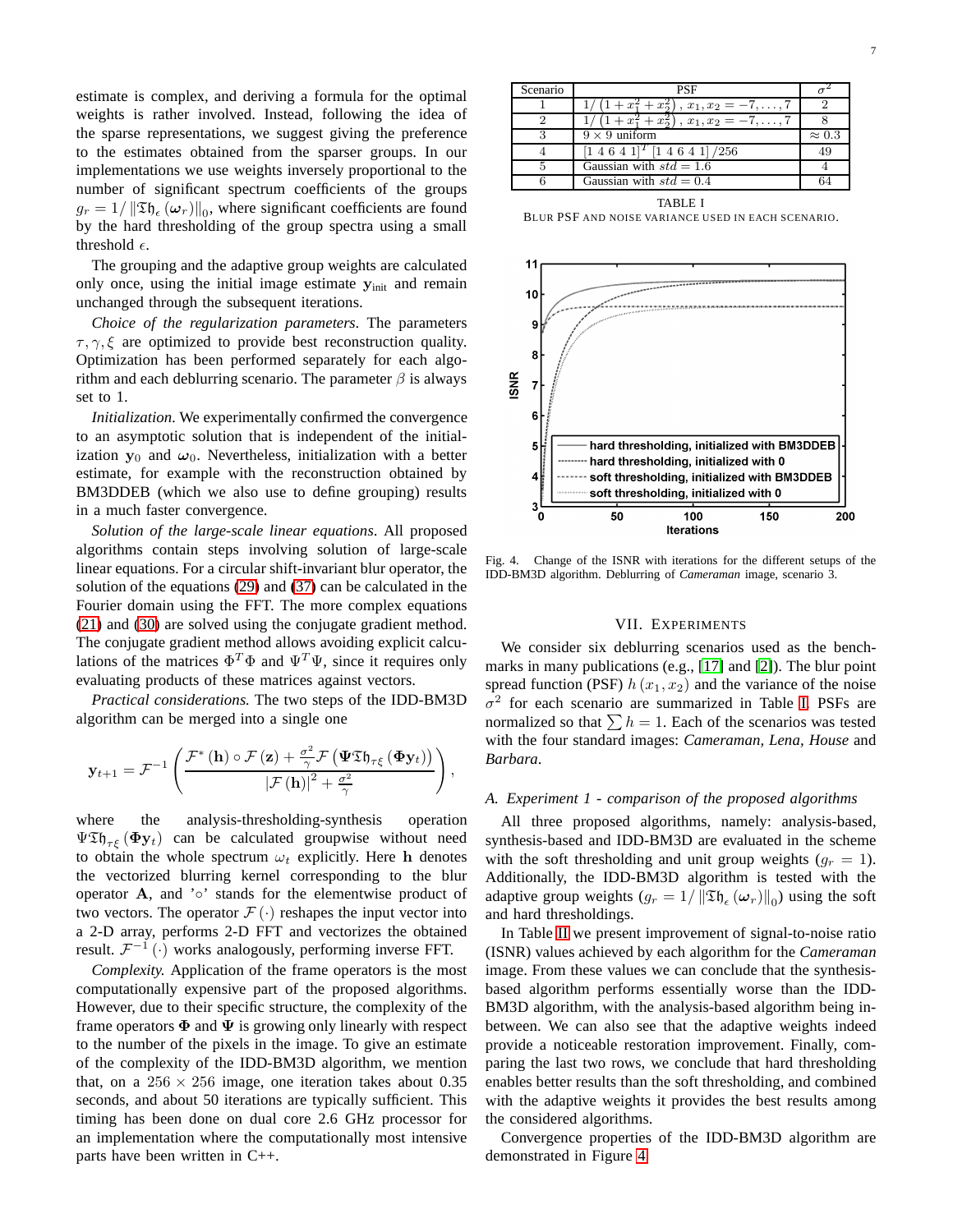The experiments with the IDD-BM3D algorithm can be reproduced using the Matlab program available as a part of the BM3D package<sup>[2](#page-7-2)</sup>.

## *B. Experiment 2 - comparison with the state of the art*

Table [III](#page-9-1) presents a comparison of the IDD-BM3D algorithm versus a number of algorithms including the current state of the art. The ISNR values for ForWaRD [\[24\]](#page-11-23), SV-GSM [\[17\]](#page-11-16), SA-DCT [\[16\]](#page-11-15) and BM3DDEB [\[2\]](#page-11-1) are taken from our previous paper [\[2\]](#page-11-1), while the results for L0-AbS [\[25\]](#page-11-24), TVMM [\[11\]](#page-11-10), CGMK [\[26\]](#page-12-0) are obtained by the software available online. We use the default parameters suggested by the authors of the algorithms. The IDD-BM3D algorithm in this comparison employs the hard thresholding and the adaptive weights.

The proposed IDD-BM3D algorithm provides the best results with significant advantage over closest competitors. Particularly interesting is the comparison against the BM3DDEB algorithm. BM3DDEB is a two-stage non-iterative algorithm. On the first stage it utilizes the BM3D image modeling to obtain the initial estimate, which is then used on the second stage for an empirical Wiener filtering. Better performance of the IDD-BM3D algorithm demonstrates that considered decoupled formulation [\(33\)](#page-4-5) enables more effective exploiting of the BM3D-modeling than the two-stage approach of BM3DDEB.

The visual quality of some of the restored images can be evaluated from Figures [5](#page-8-0) and [6,](#page-8-1) where for a comparison we show results by the closest competitors [\[26\]](#page-12-0), [\[25\]](#page-11-24) and [\[2\]](#page-11-1). One can see that the proposed algorithm is able to suppress the ringing artifacts better than BM3DDEB and provides sharper image edges. This latter effect is achieved in particular due to the smaller block size used in IDD-BM3D compared to BM3DDEB.

## VIII. DISCUSSION

<span id="page-7-0"></span>In the experiments of the previous section we observed a clear advantage of the IDD-BM3D algorithm over the analysisbased one. This result is rather surprising, since in the case of the tight frames the IDD-BM3D and the analysis-based algorithms are almost identical.

Indeed, if we assume that  $\{\phi_n\}$  is a tight frame and require that all group weights will be equal, then  $\mathbf{\Phi}^T \mathbf{\Phi} = \alpha \mathbf{I}$  and  $\Psi = (\Phi^T \Phi)^{-1} \Phi^T = \alpha^{-1} \Phi^T$ . Substituting these expressions into equation [\(21\)](#page-3-1) of the analysis-based algorithm we obtain

$$
\left(\frac{1}{\sigma^2}\mathbf{A}^T\mathbf{A} + \frac{\alpha}{\gamma}\mathbf{I}\right)\cdot\mathbf{y} = \frac{1}{\sigma^2}\mathbf{A}^T\mathbf{z} + \frac{\alpha}{\gamma}\mathbf{\Psi}\left(\boldsymbol{\omega} + \boldsymbol{\lambda}\right).
$$

Comparing it with the equation [\(37\)](#page-5-5) we see that up to the presence of the Lagrange multipliers the analysis-based algorithm is identical to the IDD-BM3D algorithm. This observation rises a question: what makes the algorithms behave differently when the frame is not tight?

<span id="page-7-2"></span>To find an answer, let us look again at the equation [\(21\)](#page-3-1). Its solution requires inversion of the matrix  $\frac{1}{\sigma^2} \mathbf{A}^T \mathbf{A} + \frac{1}{\gamma}$  $\frac{1}{\gamma} \pmb{\Phi}^T \pmb{\Phi},$ whoes condition number depends not only on the properties of the blur operator but also on the properties of the frame. In the case of the non-tight analysis BM3D-frame,  $\mathbf{\Phi}^T \mathbf{\Phi}$  is a diagonal matrix, its entries are defined by the data grouping and count number of times each pixel appears in different groups. Experiments demonstrate that the variation of these entries can be very large (up to hundreds times). The large differences in magnitude of the diagonal elements of  $\mathbf{\Phi}^T \mathbf{\Phi}$ make the matrix  $\frac{1}{\sigma^2} \mathbf{A}^T \mathbf{A} + \frac{1}{\gamma} \mathbf{\Phi}^T \mathbf{\Phi}$  ill-conditioned and result in degradation of image reconstruction compared to IDD-BM3D.

Presence of the matrix  $\mathbf{\Phi}^T \mathbf{\Phi}$  in the reconstruction formulas is inevitable as long as one uses criterion containing norms both for the image and spectrum domain. Formulation based on the Nash equilibrium allows to overcome this problem and have norms only from one domain in each criterion.

# IX. CONCLUSIONS

The frame based formulation opens new perspectives for the use of BM3D modeling within the variational reconstruction techniques. The developed deblurring algorithm demonstrates state-of-the-art performance, confirming a valuable potential of BM3D-frames as an advanced image modeling tool. For nontight frames, we argue the validity of image reconstruction by minimizing a single objective function and propose an alternative formulation, based on Nash equilibrium problem.

#### <span id="page-7-1"></span>APPENDIX A

#### *A. Proof of Proposition [1](#page-2-1)*

The proof is based on use of the following Kronecker matrix product formulas.

If **A** is an  $m \times n$  matrix and **B** is a  $p \times q$  matrix, then the Kronecker product  $\mathbf{A} \otimes \mathbf{B}$  is the  $mp \times nq$  block matrix and

$$
(\mathbf{A} \otimes \mathbf{B})(\mathbf{C} \otimes \mathbf{D}) = \mathbf{A}\mathbf{C} \otimes \mathbf{B}\mathbf{D},
$$
  
\n
$$
(\mathbf{A} \otimes \mathbf{B})^T = \mathbf{A}^T \otimes \mathbf{B}^T,
$$
  
\n
$$
(\mathbf{A} \otimes \mathbf{B})^{-1} = \mathbf{A}^{-1} \otimes \mathbf{B}^{-1}.
$$

Also, matrix equation  $\mathbf{AXB} = \mathbf{C}$  can be vectorized columnwise with respect to  $X$  and  $C$  as following

$$
(\mathbf{B}^T \otimes \mathbf{A})vect(\mathbf{X}) = vect(\mathbf{C}).
$$

To simplify notation we denote  $\mathbf{G} = (\mathbf{D}_1 \otimes \mathbf{D}_1)$ . Then the formula [\(8\)](#page-2-2) from Proposition [1](#page-2-1) is proved as following

$$
\Phi^T \Phi = \sum_r \Phi_r^T \Phi_r =
$$
\n
$$
\sum_r \sum_{j \in J_r} \sum_{j' \in J_r} (\mathbf{d}_j^T \otimes \mathbf{P}_j^T \mathbf{G}^T)(\mathbf{d}_{,j'} \otimes \mathbf{G} \mathbf{P}_{j'}) =
$$
\n
$$
\sum_r \sum_{j \in J_r} \sum_{j' \in J_r} (\mathbf{d}_j^T \mathbf{d}_{j'}) \otimes (\mathbf{P}_j^T \mathbf{G}^T \mathbf{G} \mathbf{P}_j) =
$$
\n
$$
\sum_r \sum_{j \in J_r} \sum_{j' \in J_r} \delta_{j,j'} \mathbf{P}_j^T \cdot \mathbf{I} \cdot \mathbf{P}_{j'} = \sum_r \sum_{j \in J_r} \mathbf{P}_j^T \mathbf{P}_j.
$$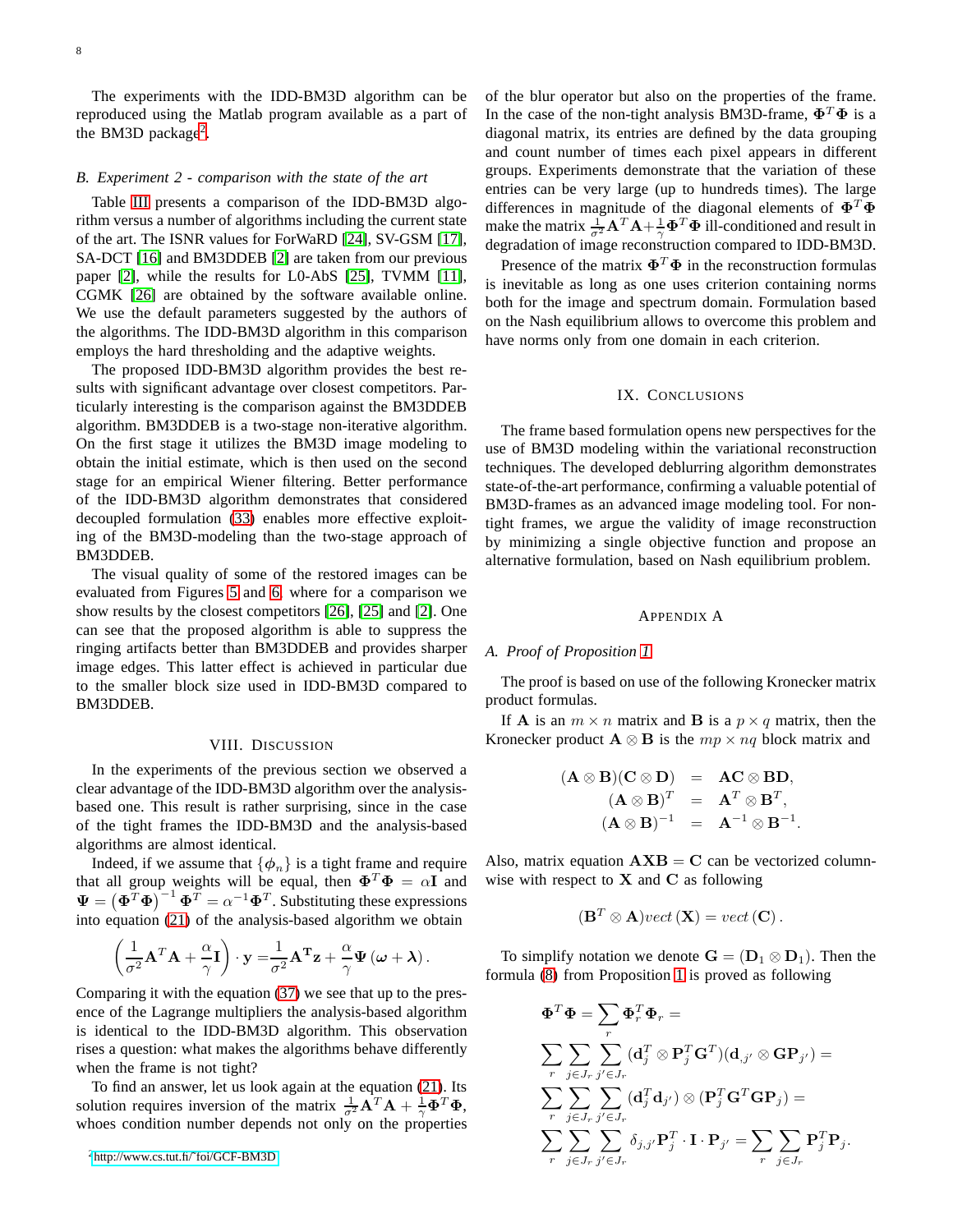

9

<span id="page-8-1"></span><span id="page-8-0"></span>Fig. 5. Deblurring of the*Cameraman* image, scenario 3. From left to right and from top to bottom are presented zoomed fragments of the following images: original, blurred noisy, reconstructed by CGMK [\[26\]](#page-12-0) (ISNR 9.15), L0-AbS [\[25\]](#page-11-24) (ISNR 9.10), DEB-BM3D [\[2\]](#page-11-1) (ISNR 8.34) and by proposed IDD-BM3D method (ISNR 10.45).



Fig. 6. Deblurring of the *Lena* image, scenario 2. From left to right and from top to bottom are presented zoomed fragments of the following images: original, blurred noisy, reconstructed by CGMK [\[26\]](#page-12-0) (ISNR 5.37), L0-AbS [\[25\]](#page-11-24) (ISNR 5.71), DEB-BM3D [\[2\]](#page-11-1) (ISNR 6.53) and by proposed IDD-BM3D method (ISNR 6.61).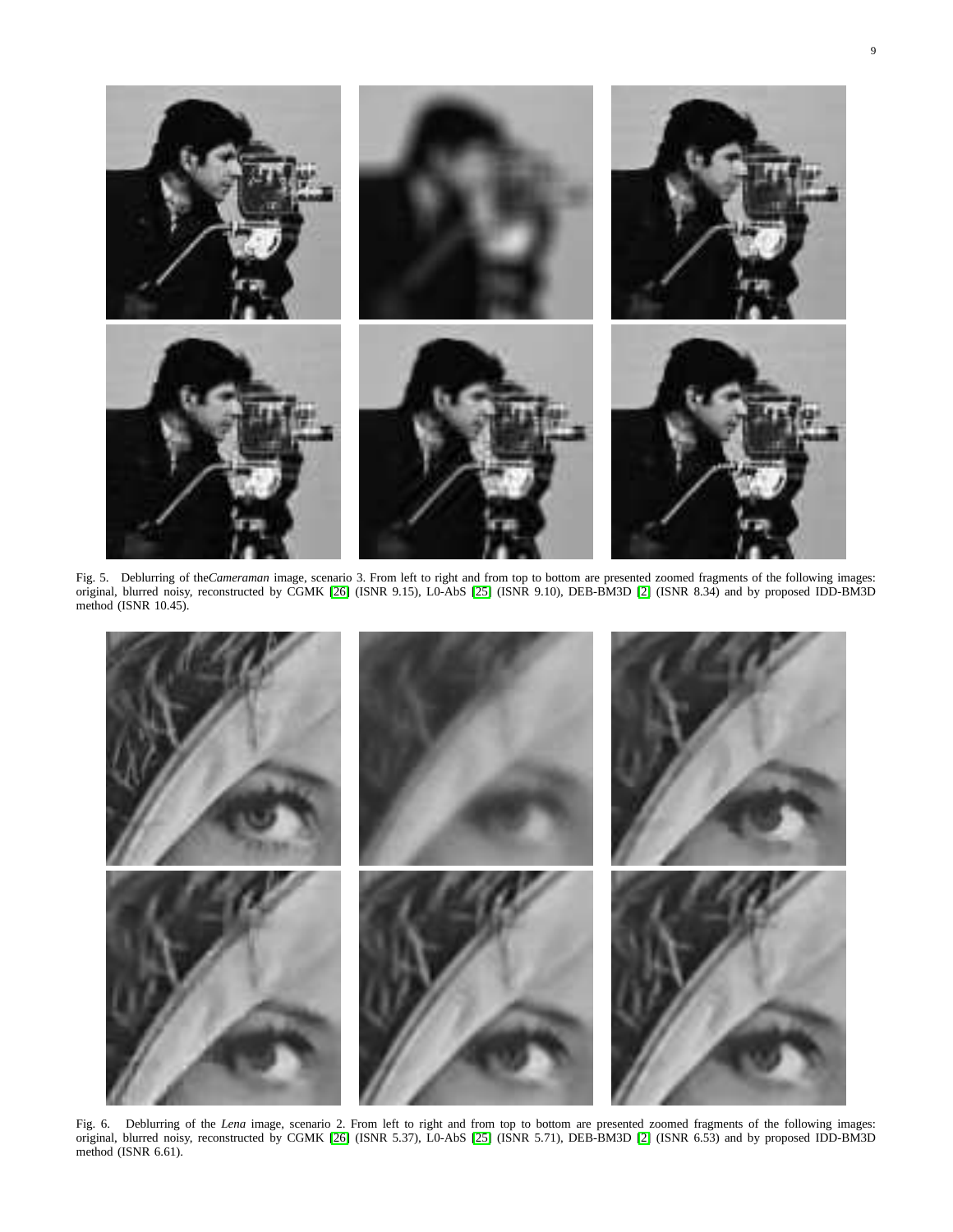|                        | Scenario |               |       |       |       |       |       |       |  |
|------------------------|----------|---------------|-------|-------|-------|-------|-------|-------|--|
|                        | Thresh.  | Weights $q_r$ |       | 2     |       | 4     | 5     | 6     |  |
| (256x256)<br>Cameraman |          |               |       |       |       |       |       |       |  |
| <b>BSNR</b>            |          |               | 31.87 | 25.85 | 40.00 | 18.53 | 29.19 | 17.76 |  |
| Input PSNR             |          |               | 22.23 | 22.16 | 20.76 | 24.62 | 23.36 | 29.82 |  |
| Synthesis              | soft     | unit          | 6.30  | 4.60  | 7.88  | 2.06  | 2.98  | 2.84  |  |
| Analysis               | soft     | unit          | 7.88  | 5.75  | 9.22  | 3.00  | 3.67  | 3.92  |  |
| $IDD-BM3D$             | soft     | unit          | 8.17  | 6.17  | 9.38  | 3.17  | 3.83  | 4.12  |  |
| IDD-BM3D               | soft     | adaptive      | 8.41  | 6.41  | 9.59  | 3.38  | 3.98  | 4.14  |  |
| IDD-BM3D               | hard     | adaptive      | 8.85  | 7.12  | 10.45 | 3.98  | 4.31  | 4.89  |  |

<span id="page-9-0"></span>TABLE II COMPARISON OF THE OUTPUT ISNR [DB] OF THE PROPOSED DEBLURRING ALGORITHMS. ROW CORRESPONDING TO "INPUT PSNR" CONTAIN PSNR [DB] OF THE INPUT BLURRY IMAGES). BLURRED SIGNAL-TO-NOISE RATIO (BSNR) IS DEFINED AS  $10log_{10}$   $(var (\bf{Ay})/N\sigma^2),$  where  $var()$  is the VARIANCE.

|                        | Scenario            |                |              |       |       |        | Scenario        |                   |       |       |       |       |  |
|------------------------|---------------------|----------------|--------------|-------|-------|--------|-----------------|-------------------|-------|-------|-------|-------|--|
|                        | 1                   | 2              | 3            | 4     | 5     | 6      | 1               | $\overline{2}$    | 3     | 4     | 5     | 6     |  |
| Method                 | Cameraman (256x256) |                |              |       |       |        | House (256x256) |                   |       |       |       |       |  |
| <b>BSNR</b>            | 31.87               | 25.85          | 40.00        | 18.53 | 29.19 | 17.76  | 29.16           | 23.14             | 40.00 | 15.99 | 26.61 | 15.15 |  |
| <b>Input PSNR</b>      | 22.23               | 22.16          | 20.76        | 24.62 | 23.36 | 29.82  | 25.61           | 25.46             | 24.11 | 28.06 | 27.81 | 29.98 |  |
| ForWaRD [24]           | 6.76                | 5.08           | 7.34         | 2.40  | 3.14  | 3.92   | 7.35            | 6.03              | 9.56  | 3.19  | 3.85  | 5.52  |  |
| <b>SV-GSM [17]</b>     | 7.45                | 5.55           | 7.33         | 2.73  | 3.25  | 4.19   | 8.64            | 7.03              | 9.04  | 4.30  | 4.11  | 6.02  |  |
| <b>SA-DCT</b> [16]     | 8.11                | 6.33           | 8.55         | 3.37  | 3.72  | 4.71   | 9.02            | 7.74              | 10.50 | 4.99  | 4.65  | 5.96  |  |
| BM3DDEB [2]            | 8.19                | 6.40           | 8.34         | 3.34  | 3.73  | 4.70   | 9.32            | 8.14              | 10.85 | 5.13  | 4.56  | 7.21  |  |
| $L0-AbS$ [25]          | 7.70                | 5.55           | 9.10         | 2.93  | 3.49  | 1.77   | 8.40            | 7.12              | 11.06 | 4.55  | 4.80  | 2.15  |  |
| <b>TVMM [11]</b>       | 7.41                | 5.17           | 8.54         | 2.57  | 3.36  | 1.30   | 7.98            | 6.57              | 10.39 | 4.12  | 4.54  | 2.44  |  |
| $CGMK$ [26]            | 7.80                | 5.49           | 9.15         | 2.80  | 3.54  | 3.33   | 8.31            | 6.97              | 10.75 | 4.48  | 4.97  | 4.59  |  |
| IDD-BM3D               | 8.85                | 7.12           | 10.45        | 3.98  | 4.31  | 4.89   | 9.95            | 8.55              | 12.89 | 5.79  | 5.74  | 7.13  |  |
|                        |                     | Lena (512x512) |              |       |       |        |                 | Barbara (512x512) |       |       |       |       |  |
| <b>BSNR</b>            | 29.89               | 23.87          | 40.00        | 16.47 | 27.18 | 15.52  | 30.81           | 24.79             | 40.00 | 17.35 | 28.07 | 16.59 |  |
| <b>Input PSNR</b>      | 27.25               | 27.04          | 25.84        | 28.81 | 29.16 | 30.03  | 23.34           | 23.25             | 22.49 | 24.22 | 23.77 | 29.78 |  |
| ForWaRD [24]           | 6.05                | 4.90           | 6.97         | 2.93  | 3.50  | 5.42   | 3.69            | 1.87              | 4.02  | 0.94  | 0.98  | 3.15  |  |
| <b>SV-GSM [17]</b>     |                     | ÷              | $\mathbf{r}$ |       |       | $\sim$ | 6.85            | 3.80              | 5.07  | 1.94  | 1.36  | 5.27  |  |
| <b>SA-DCT</b> [16]     | 7.55                | 6.10           | 7.79         | 4.49  | 4.08  | 5.84   | 5.45            | 2.54              | 4.79  | 1.31  | 1.02  | 3.83  |  |
| BM3DDEB <sup>[2]</sup> | 7.95                | 6.53           | 7.97         | 4.81  | 4.37  | 6.40   | 7.80            | 3.94              | 5.86  | 1.90  | 1.28  | 5.80  |  |
| $L0-AbS$ [25]          | 6.66                | 5.71           | 7.79         | 4.09  | 4.22  | 1.93   | 3.51            | 1.53              | 3.98  | 0.73  | 0.81  | 1.17  |  |
| <b>TVMM [11]</b>       | 6.36                | 4.98           | 7.47         | 3.52  | 3.61  | 2.79   | 3.10            | 1.33              | 3.49  | 0.41  | 0.75  | 0.59  |  |
| $CGMK$ [26]            | 6.76                | 5.37           | 7.86         | 3.49  | 3.93  | 4.46   | 2.45            | 1.34              | 3.55  | 0.44  | 0.81  | 0.38  |  |
| <b>IDD-BM3D</b>        | 7.97                | 6.61           | 8.91         | 4.97  | 4.85  | 6.34   | 7.64            | 3.96              | 6.05  | 1.88  | 1.16  | 5.45  |  |

TABLE III

<span id="page-9-1"></span>COMPARISON OF THE OUTPUT ISNR [DB] OF DECONVOLUTION METHODS (ROW CORRESPONDING TO "INPUT PSNR" CONTAIN PSNR [DB] OF THE INPUT BLURRY IMAGES).

Proof of the formula [\(9\)](#page-2-2):

$$
\Psi\Psi^{T} = (\mathbf{W}^{-1} \cdot [g_1 \Psi_1, \dots, g_R \Psi_R]) \times \n(\mathbf{W}^{-1} \cdot [g_1 \Psi_1, \dots, g_R \Psi_R])^{T} = \n\mathbf{W}^{-1} [g_1 \Psi_1, \dots, g_R \Psi_R] \cdot [g_1 \Psi_1, \dots, g_R \Psi_R]^{T} \mathbf{W}^{-1} = \n\mathbf{W}^{-1} \sum_{r} g_r^2 \sum_{j \in J_r} \sum_{j' \in J_r} (\mathbf{d}_j^T \otimes \mathbf{P}_j^T \mathbf{G}^T)(\mathbf{d}_{j'} \otimes \mathbf{G} \mathbf{P}_{j'}) \mathbf{W}^{-1} = \n\mathbf{W}^{-1} \sum_{r} g_r^2 \sum_{j \in J_r} \sum_{j' \in J_r} (\mathbf{d}_j^T \mathbf{d}_{j'}) \otimes (\mathbf{P}_j^T \mathbf{G}^T \mathbf{G} \mathbf{P}_{j'}) \mathbf{W}^{-1} = \n\mathbf{W}^{-1} \sum_{r} g_r^2 \sum_{j \in J_r} \sum_{j' \in J_r} \delta_{j,j'} \otimes (\mathbf{P}_j^T \mathbf{P}_j) \mathbf{W}^{-1} = \n\mathbf{W}^{-1} \sum_{r} g_r^2 \sum_{j \in J_r} \mathbf{P}_j^T \mathbf{P}_j \mathbf{W}^{-1} = \n\mathbf{W}^{-2} \sum_{r} g_r^2 \sum_{j \in J_r} \mathbf{P}_j^T \mathbf{P}_j.
$$

The last identity holds since  $\sum_r g_r^2 \sum_{j \in J_r} \mathbf{P}_j^T \mathbf{P}_j$  and  $\mathbf{W}^{-1}$ are diagonal matrices.

The formula [\(10\)](#page-2-2) in Proposition [1](#page-2-1) is valid since

$$
\Psi \Phi = (\mathbf{W}^{-1} \cdot [g_1 \Psi_1, \dots, g_R \Psi_R]) \times \begin{bmatrix} \Phi_1 \\ \vdots \\ \Phi_R \end{bmatrix} =
$$

$$
\mathbf{W}^{-1} \sum_r (g_r \Psi_r) \Phi_r =
$$

$$
\mathbf{W}^{-1} \sum_r \left( g_r \sum_{j \in J_r} \mathbf{d}_j^T \otimes \mathbf{P}_j^T \mathbf{G}^T \right) \left( \sum_{j' \in J_r} \mathbf{d}_j \otimes \mathbf{G} \mathbf{P}_{j'} \right) =
$$

$$
\mathbf{W}^{-1} \sum_r g_r \sum_{j \in J_r} \sum_{j' \in J_r} (\mathbf{d}_j^T \otimes \mathbf{P}_j^T \mathbf{G}^T) (\mathbf{d}_j \otimes \mathbf{G} \mathbf{P}_{j'}) =
$$

$$
\mathbf{W}^{-1} \sum_r g_r \sum_{j \in J_r} \sum_{j' \in J_r} (\mathbf{d}_j^T \mathbf{d}_j) \otimes (\mathbf{P}_j^T \mathbf{G}^T \mathbf{G} \mathbf{P}_{j'}) =
$$

$$
\mathbf{W}^{-1} \sum_r g_r \sum_{j \in J_r} \sum_{j' \in J_r} \delta_{ij} (\mathbf{P}_j^T \mathbf{P}_{j'}) =
$$

$$
\mathbf{W}^{-1} \sum_r g_r \sum_{j \in J_r} \mathbf{P}_j^T \mathbf{P}_j = I_{N \times N}.
$$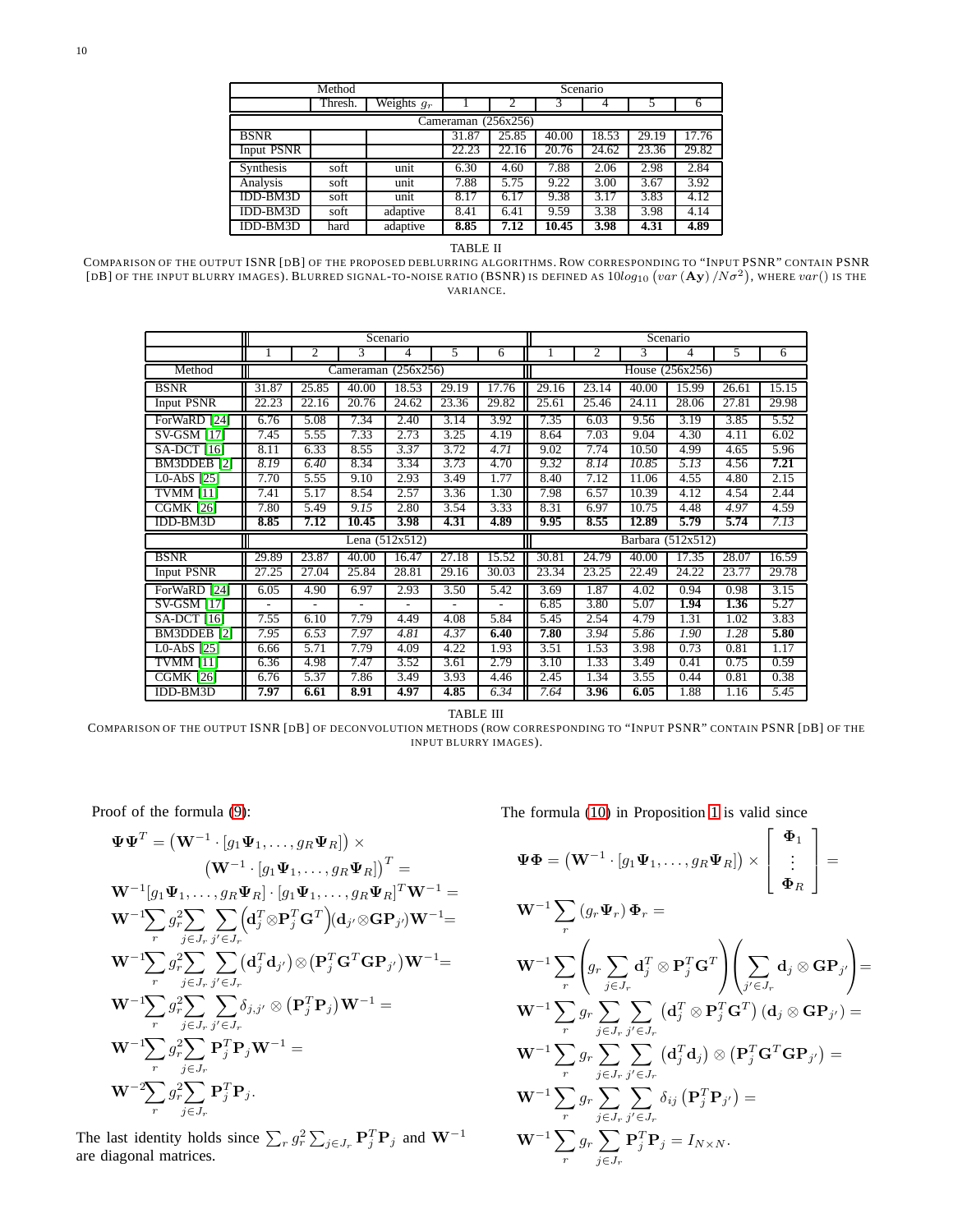## <span id="page-10-0"></span>APPENDIX B

## *A. Proof of Proposition [2](#page-5-6)*

Let us consider constrained optimization problem given in the following general form

<span id="page-10-1"></span>
$$
\min_{\mathbf{u}, \mathbf{v}} \{ f(\mathbf{u}) + \sum_{j=1}^{q} g_j(\mathbf{v}_j) | \mathbf{C} \mathbf{v} + \mathbf{D} \mathbf{u} = \mathbf{b} \}, \qquad (39)
$$

where  $\mathbf{u} \in \mathbb{R}^m$ ,  $\mathbf{v} = [\mathbf{v}_1^T, ..., \mathbf{v}_q^T]^T$ ,  $\mathbf{v}_j \in \mathbb{R}^{m_j}$ ,  $\mathbf{v} \in \mathbb{R}^{\bar{m}}$ ,  $\bar{m} =$ <br> $\sum m_j$ ,  $\mathbf{b} \in \mathbb{R}^s$ ,  $\mathbf{C}$  is of the size  $(s \times \bar{m})$ ,  $\mathbf{D}$  is of the size  $m_j, \mathbf{b} \in \mathbb{R}^s$ , C is of the size  $(s \times \bar{m})$ , D is of the size  $(s \times m)$  and  $f(u)$  is convex. The AL corresponding to this problem is

<span id="page-10-2"></span>
$$
L(\mathbf{u}, \mathbf{v}, \boldsymbol{\lambda}) = f(\mathbf{u}) + \sum_{j=1}^{q} g_j(\mathbf{v}_j) +
$$

$$
\alpha ||\mathbf{C}\mathbf{v} + \mathbf{D}\mathbf{u} - \mathbf{b}||_2^2 + \langle \mathbf{C}\mathbf{v} + \mathbf{D}\mathbf{u} - \mathbf{b}, \boldsymbol{\lambda} \rangle \tag{40}
$$

The link between the main variable u and the auxiliary splitting variable v is given by the linear equation  $Cv + Du = b$ . If C is the identity matrix, then  $v = b - Du$  and the convergence of the corresponding iterative algorithm can be obtained from the Eckstein-Bertsekas's theorem ([\[21\]](#page-11-20), Theorem 8). However, if  $Cv + Du = b$  is not resolved with respect to v then the theorem is not applicable in its original form. The techniques exploited in our paper leads to the relations between the variables which cannot be resolved with respect to v. In order to analyze the convergence of the proposed algorithm we use a novel formulation of the Eckstein-Bertsekas's theorem [\[27\]](#page-12-1) adapted to the general linear link between the variables v and u. This new Eckstein-Bertsekas's theorem is given in the following form [\[27\]](#page-12-1).

*Theorem 4:* Consider the problem [\(39\)](#page-10-1) where  $f$  and  $g_i$  are closed proper convex functions, C has full column rank and  $f\left(\mathbf{u}\right) + \|\mathbf{Du}\|_2^2$ <sup>2</sup>/<sub>2</sub> is strictly convex. Let  $u_0 \in \mathbb{R}^m$ ,  $\lambda_0 \in \mathbb{R}^s$  be arbitrary and  $\tilde{\beta} > 0$ . Suppose that there are sequences  $\{\sigma_t^2\}$ and  $\{v_t\}$  such that  $\sigma_t^2 \geq 0$ ,  $v_t \geq 0$  and  $\sum_t \sigma_t^2 < \infty$ ,  $\sum_t v_t <$ ∞. Assume that

$$
\|\mathbf{v}_{t+1} - \arg\min_{\mathbf{v}} \left\{ \sum_{j=1}^{q} g_j(\mathbf{v}_j) + \\ + \alpha \|\mathbf{C}\mathbf{v} + \mathbf{D}\mathbf{u}_t - \mathbf{b}\|_2^2 + \langle \mathbf{C}\mathbf{v}, \boldsymbol{\lambda}_t \rangle \right\}\|_2^2 \leq \sigma_t^2
$$
  

$$
\left\|\mathbf{u}_{t+1} - \arg\min_{\mathbf{u}} \left\{ f(\mathbf{u}) + \\ + \alpha \left\|\mathbf{C}\mathbf{v}_{t+1} + \mathbf{D}\mathbf{u} - \mathbf{b}\right\|_2^2 + \langle \mathbf{D}\mathbf{u}, \boldsymbol{\lambda}_t \rangle \right\}\right\|_2^2 \leq \nu_t,
$$
  

$$
\boldsymbol{\lambda}_{t+1} = \boldsymbol{\lambda}_t + \beta \left(\mathbf{C}\mathbf{v}_{t+1} + \mathbf{D}\mathbf{u}_{t+1} - \mathbf{b}\right).
$$

If there exists a saddle point  $(v^*, u^*, \lambda^*)$  for  $L(u, v, \lambda)$  [\(40\)](#page-10-2), then  $v_t \to v^*, u_t \to u^*, \lambda_t \to \lambda^*$ . On the other hand, if no such a saddle point exists, then at least one of the sequences  $\{u_t\}$  or  $\{\lambda_t\}$  must be unbounded.

This formulation of the convergence concerns approximate solutions on each optimization step, where the parameters  $\sigma_t^2$ and  $\nu_t$  controls the accuracy at each step. The finite sums and  $\nu_t$  controls the accuracy at each step. The finite sums  $\sum_t \sigma_t^2 < \infty$ ,  $\sum_t \nu_t < \infty$  mean that  $\sigma_t^2$ ,  $\nu_t \to 0$ , i.e. the accuracy should asymptotically improve.

Armed with this theorem we can proceed to the proof of Proposition [2.](#page-5-6)

(a) Comparing the AL [\(17\)](#page-2-6) with [\(39\)](#page-10-1) we note that  $f(\mathbf{u}) =$ 1  $rac{1}{2\sigma^2}$   $\left\| \mathbf{z} - \mathbf{A} \mathbf{y} \right\|_2^2$  $\frac{2}{2}$  and the equality  $\bf{C}v+\bf{D}u = \bf{b}$  takes the form  $\omega - \Phi y = 0$ , where  $\omega$  corresponds to v and u corresponds to y. Thus,  $C = I_{M \times M}$  and  $D = -\Phi$ .

We have two conditions of the theorem to be tested: C has full column rank and  $f(\mathbf{u}) + ||\mathbf{Du}||_2^2$  is strictly convex. In our case,  $\mathbf{C} = \mathbf{I}_{M \times M}$  has full column rank,  $\|\mathbf{D}\mathbf{u}\|_2^2 =$  $\left\langle \mathbf{\Phi}^T\mathbf{\Phi}\mathbf{u},\mathbf{u}\right\rangle$ . Due to [\(8\)](#page-2-2)  $\mathbf{\Phi}^T\mathbf{\Phi}=\mathbf{W}>0$ , thus  $\|\mathbf{D}\mathbf{u}\|_2^2$  $\frac{2}{2}$  is strongly convex and the same holds for  $\frac{1}{2\sigma^2} ||\mathbf{z} - \mathbf{A}\mathbf{y}||_2^2$  +  $\left\Vert \mathbf{Du}\right\Vert _{2}^{2}$  $\frac{2}{2}$ . Thus, all conditions of the theorem are satisfied and the analysis-based algorithm converges to the saddle-point of the AL [\(17\)](#page-2-6), if it exists. It proves the first part of the proposition.

(b) Comparing the formulation [\(26\)](#page-3-7) with [\(39\)](#page-10-1) we note that  $f(\mathbf{u}) = \frac{1}{2\sigma^2} ||\mathbf{z} - \mathbf{A}\mathbf{y}||_2^2$  and the equality  $\mathbf{C}\mathbf{v} + \mathbf{D}\mathbf{u} = \mathbf{b}$ takes the form  $y - \Psi u = 0$  and  $\omega - u = 0$ . Assuming  $v \rightarrow$  $\sqrt{y}$ u  $\Big)$ ,  $\mathbf{u} \to \boldsymbol{\omega}$  these equations give  $\mathbf{C} = \left( \begin{array}{cc} \mathbf{I}_{N \times N} & -\mathbf{\Psi} \ \mathbf{0} & \mathbf{I} \end{array} \right)$  $\mathbf{0}$   $\mathbf{I}_{M \times M}$  $\bigg)$ ,  $\mathbf{D} = \begin{pmatrix} 0_{N \times M} \\ I \end{pmatrix}$  $-\mathbf{I}_{M\times M}$  $\Big)$  ,  $\mathbf{b} = \mathbf{0}$ .

The matrix C is square triangular with elements of the main diagonal equal to 1. It has full column rank. For  $\|\mathbf{D}\mathbf{u}\|_2^2$  we have  $\|\mathbf{D} \mathbf{u}\|_2^2 \to \|\boldsymbol{\omega}\|_2^2$ . Thus  $\|\mathbf{D} \mathbf{u}\|_2^2$  is strongly convex and the both conditions of the theorem are fulfilled. It proves the second part of the proposition.

#### *B. Proof of Proposition [3](#page-5-7)*

We consider the IDD-BM3D algorithm with soft thresholding and equal group weights  $g_r = c, c \in \mathbb{R}^+, r = 1, ..., R$ . From [\(4\)](#page-1-2), [\(6\)](#page-1-5), [\(7\)](#page-1-4) and [\(8\)](#page-2-2) follows that  $\mathbf{\Phi}^T \mathbf{\Phi} = \mathbf{W}$  and  $\Psi = \mathbf{W}^{-1} \mathbf{\Phi}^T$ .

Each iteration of the IDD-BM3D algorithm consists of two steps

<span id="page-10-3"></span>
$$
\begin{cases} \mathbf{y}_{t+1} = \mathbf{M}^{-1} \left[ \frac{\gamma}{\sigma^2} \mathbf{A}^T \mathbf{z} + \mathbf{\Psi} \boldsymbol{\omega}_t \right], \\ \boldsymbol{\omega}_{t+1} = \mathfrak{D}_{\tau \xi} \left( \mathbf{\Phi} \mathbf{y}_{t+1} \right), \end{cases} \tag{41}
$$

where  $\mathbf{M} = \frac{\gamma}{\sigma^2} \mathbf{A}^T \mathbf{A} + \mathbf{I} > 0$ .

Introducing the operator  $O_d(\omega) = \Phi \mathbf{M}^{-1} \left[ \frac{\gamma}{\sigma^2} \mathbf{A}^T \mathbf{z} + \Psi \omega \right]$ and denoting  $\mathbf{q}_t = \mathbf{\Phi} \mathbf{y}_t$  we rewrite [\(41\)](#page-10-3) in a compact form

<span id="page-10-4"></span>
$$
\begin{cases} \mathbf{q}_{t+1} = O_d(\boldsymbol{\omega}_t), \\ \boldsymbol{\omega}_{t+1} = \mathfrak{T} \mathfrak{h}_{\tau \xi}(\mathbf{q}_{t+1}). \end{cases} (42)
$$

The convergence analysis is based on the technique of nonexpansive operators. An operator  $\mathbf{P} : \mathbb{R}^m \to \mathbb{R}^m$  is called nonexpansive if for any  $\mathbf{x}, \mathbf{x}' \in \mathbb{R}^m$ 

$$
\left\|\mathbf{P}(\mathbf{x})-\mathbf{P}(\mathbf{x}')\right\|_2^2 \leq \left\|\mathbf{x}-\mathbf{x}'\right\|_2^2.
$$

It is shown in [\[28\]](#page-12-2) (Proposition 3.1) that the soft thresholding is a nonexpansive operator

$$
\left\|\mathfrak{Th}^{soft}_{\tau}(\mathbf{x})-\mathfrak{Th}^{soft}_{\tau}(\mathbf{x}')\right\|_{2}^{2} \leq \left\|\mathbf{x}-\mathbf{x}'\right\|_{2}^{2},
$$

with equality holding only when

$$
\mathfrak{Th}^{soft}_{\tau}(\mathbf{x}) - \mathfrak{Th}^{soft}_{\tau}(\mathbf{x}') = \mathbf{x} - \mathbf{x}'. \tag{43}
$$

Hence the operator  $\mathfrak{Th}_{\tau\xi}(\cdot)$  in [\(42\)](#page-10-4) is nonexpansive.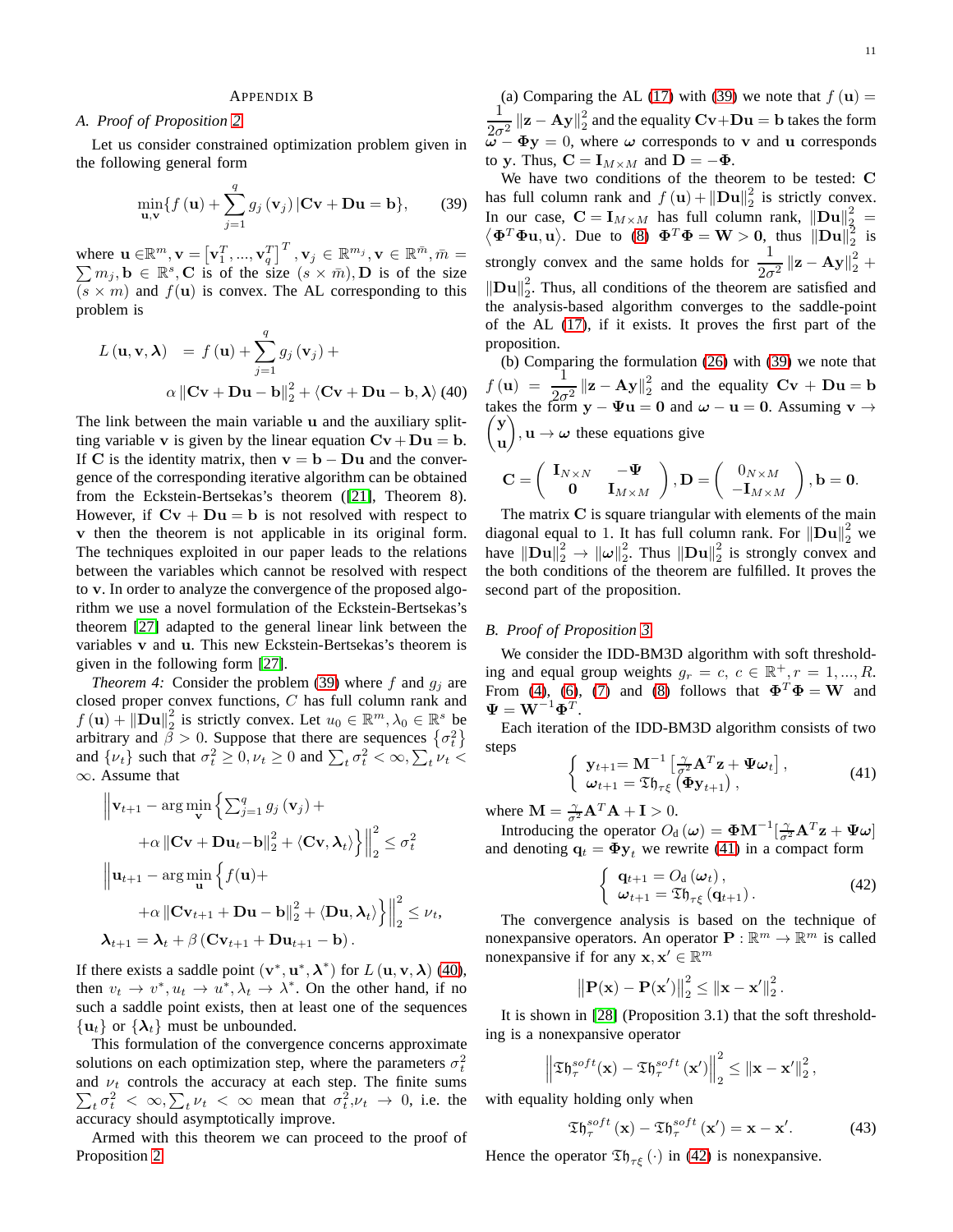To prove that the operator  $O_d$  in [\(42\)](#page-10-4) is also nonexpansive, we first notice that

$$
O_{d}(\omega) - O_{d}(\omega') = \mathbf{\Phi} \mathbf{M}^{-1} \mathbf{\Psi} (\omega - \omega').
$$

To find the norm of the matrix  $\Phi M^{-1}\Psi$  we evaluate its eigenvalues. For the matrix  $\Phi M^{-1}\Psi$ , the corresponding characteristic equation is defined as a determinant of the equation

<span id="page-11-25"></span>
$$
(\mathbf{\Phi}\mathbf{M}^{-1}\mathbf{W}^{-1}\mathbf{\Phi}^T - \lambda \mathbf{I})\tilde{\mathbf{v}} = 0, \tag{44}
$$

where  $\tilde{\mathbf{v}} \in \mathbb{R}^M$  is an eigenvector and  $\lambda$  is an eigenvalue. The matrix  $\mathbf{\Phi} \mathbf{M}^{-1} \mathbf{\Psi}$  has the size  $M \times M$  while its rank is equal to N. Thus,  $M - N$  eigenvalues of this matrix are equal to zero. We wish to show that nonzero eigenvalues of  $\Phi M^{-1}\Psi$ coincide with the eigenvalues of the matrix  $M^{-1}$ .

Let us replace in [\(44\)](#page-11-25)  $\tilde{\mathbf{v}}$  by  $\mathbf{\Phi}\mathbf{v}, \mathbf{v} \in \mathbb{R}^N$ , and multiply the equation [\(44\)](#page-11-25) by  $W^{-1}\Phi^T$ . Then, this equation takes the form

<span id="page-11-26"></span>
$$
\mathbf{W}^{-1}\mathbf{\Phi}^T(\mathbf{\Phi}\mathbf{M}^{-1}\mathbf{W}^{-1}\mathbf{\Phi}^T - \lambda \mathbf{I})\mathbf{\Phi}\mathbf{v} = 0.
$$
 (45)

Multiplication by  $W^{-1}\Phi^T$  in [\(45\)](#page-11-26) is legitimate because it preserves the rank of this system of the linear equations. Since  $W^{-1}\Phi^T\Phi = I$ , [\(45\)](#page-11-26) takes the form

<span id="page-11-27"></span>
$$
(\mathbf{M}^{-1} - \lambda \mathbf{I})\mathbf{v} = 0.
$$
 (46)

.

Here  $\lambda$  and v become the eigenvector and eigenvalue for the matrix  $M^{-1}$ . The eigenvalues of the matrix  $M^{-1}$  =  $\left[\frac{\gamma}{\sigma^2} \mathbf{A}^T \mathbf{A} + \mathbf{I}\right]^{-1}$  are positive and take values less than or equal to 1.

The passage from [\(44\)](#page-11-25) to [\(46\)](#page-11-27) proves that nonzero eigenvalues of the matrix  $\Phi M^{-1} \Psi$  are equal to the eigenvalues of the matrix  $M^{-1}$ . Thus all eigenvalues of the matrix  $\Phi M^{-1} \Psi$  are nonnegative and take values less than or equal to 1. Hence, the matrix norm  $\rho$  ( $\Phi \text{M}^{-1} \Psi$ ) is less than or equal to one, and the operator  $O_d$  is nonexpansive due to the inequality

$$
\begin{aligned} \left\|O_{\text{d}}\left(\boldsymbol{\omega}\right)-O_{\text{d}}\left(\boldsymbol{\omega}'\right)\right\|_{2} &= \left\|\boldsymbol{\Phi}\mathbf{M}^{-1}\boldsymbol{\Psi}\left(\boldsymbol{\omega}-\boldsymbol{\omega}'\right)\right\|_{2} \\ &\leq \rho\left(\boldsymbol{\Phi}\mathbf{M}^{-1}\boldsymbol{\Psi}\right)\left\|\boldsymbol{\omega}-\boldsymbol{\omega}'\right\|_{2} \leq \left\|\boldsymbol{\omega}-\boldsymbol{\omega}'\right\|_{2} \end{aligned}
$$

Let  $(\mathbf{y}^*, \boldsymbol{\omega}^*)$  be a fixed point of the equations [\(41\)](#page-10-3) and  $\Delta y_t = y_t - y^*$ ,  $\Delta \omega_t = \omega_t - \omega^*$ ,  $\Delta q_t = \Phi \Delta y$ . Since  $\mathfrak{Th}_{\tau \xi}$ and  $O_d$  are nonexpansive operators we have from [\(42\)](#page-10-4) that  $||\Delta \mathbf{q}_{t+1}|| \leq ||\Delta \omega_t||$  and  $||\Delta \omega_{t+1}|| \leq ||\Delta \mathbf{q}_{t+1}||$ . It follows that  $\|\Delta\omega_{t+1}\| \leq \|\Delta\omega_t\|$  for  $\forall t$ . Then, the sequence  $\omega_{t+1}$ lies in a compact region and converging to a limit point, say  $\tilde{\omega}$ ,  $\lim_{k \to \infty} ||\omega_{t_k} - \omega^*|| = ||\tilde{\omega} - \omega^*||$ , i.e. a distance from this limit point to a fixed point is bounded. By the continuity of the operators in [\(41\)](#page-10-3) the same statement holds for the sequence  $y_t$ : at least one limit point exists, denoted as  $\tilde{y}$ , and a distance between this limit point and a fixed point is bounded,  $lim_{k\to\infty} ||\mathbf{y}_{t_k} - \mathbf{y}^*|| = ||\tilde{\mathbf{y}} - \mathbf{y}^*||.$ 

Again due to the continuity of the operators in [\(41\)](#page-10-3) the limit point is a fixed point. Replacing  $(y^*, \omega^*)$  by  $(\tilde{y}, \tilde{\omega})$ we obtain the convergence of the decoupling algorithm,  $\lim_{k\to\infty} \|\boldsymbol{\omega}_{t_k} - \boldsymbol{\tilde{\omega}} \| = 0$  and  $\lim_{k\to\infty} \| \mathbf{y}_{t_k} - \boldsymbol{\tilde{y}} \| = 0$ . It proves Proposition [3.](#page-5-7)

#### **REFERENCES**

- <span id="page-11-0"></span>[1] K. Dabov, A. Foi, V. Katkovnik, and K. Egiazarian, "Image denoising by sparse 3D transform-domain collaborative filtering," *IEEE Trans. Image Process.*, vol. 16, no. 8, pp. 2080–2095, Aug. 2007.
- <span id="page-11-1"></span>[2] ——, "Image restoration by sparse 3d transform-domain collaborative filtering," in *SPIE Electronic Imaging '08*, vol. 6812, San Jose, California, USA, Jan. 2008.
- <span id="page-11-3"></span><span id="page-11-2"></span>[3] O. Christensen, *An introduction to frames and Riesz bases*. Birkhäuser, 2003.
- [4] M. Elad, *Sparse and Redundant Representations: From Theory to Applications in Signal and Image Processing*. Springer Press, 2010.
- <span id="page-11-4"></span>[5] A. Danielyan, V. Katkovnik, and K. Egiazarian, "Image deblurring by augmented lagrangian with bm3d frame prior," in *Workshop on Information Theoretic Methods in Science and Engineering, WITMSE 2010*, Tampere, Finland, Aug. 2010.
- <span id="page-11-5"></span>[6] V. Katkovnik, A. Foi, K. Egiazarian, and J. Astola, "From local kernel to nonlocal multiple-model image denoising," *International Journal of Computer Vision*, vol. 86, no. 1, pp. 1–32, Jan. 2010.
- <span id="page-11-6"></span>[7] M. Elad, P. Milanfar, and R. Rubinstein, "Analysis versus synthesis in signal priors," *Inverse Problems*, vol. 23, no. 3, p. 947, 2007.
- <span id="page-11-7"></span>[8] J.-F. Cai, S. Osher, and Z. Shen, "Split bregman methods and frame based image restoration," *Multiscale Modeling & Simulation*, vol. 8, no. 2, pp. 337–369, 2009.
- <span id="page-11-8"></span>[9] A. Beck and M. Teboulle, "A fast iterative shrinkage-thresholding algorithm for linear inverse problems," *SIAM Journal on Imaging Sciences*, vol. 2, no. 1, pp. 183–202, 2009.
- <span id="page-11-9"></span>[10] M. V. Afonso, J. M. Bioucas-Dias, and M. A. T. Figueiredo, "Fast image recovery using variable splitting and constrained optimization," 2009, submitted to the: IEEE Trans. Image Process.
- <span id="page-11-10"></span>[11] J. Oliveira, J. M. Bioucas-Dias, and M. A. Figueiredo, "Adaptive total variation image deblurring: A majorization-minimization approach," *Signal Processing*, vol. 89, no. 9, pp. 1683 – 1693, 2009.
- <span id="page-11-11"></span>[12] M. V. Afonso, J. M. Bioucas-Dias, and M. A. T. Figueiredo, "An augmented lagrangian approach to the constrained optimization formulation of imaging inverse problems," *Image Processing, IEEE Transactions on*, vol. PP, no. 99, p. 1, 2010.
- <span id="page-11-12"></span>[13] M. R. Hestenes, "Multiplier and gradient methods," *Journal of Optimization Theory and Applications*, vol. 4, no. 5, pp. 303–320, 1969.
- <span id="page-11-13"></span>[14] M. Powell, *A method for nonlinear constraints in minimization problems*. Academic Press, 1969, pp. 283–298.
- <span id="page-11-14"></span>[15] R. Neelamani, H. Choi, and R. Baraniuk, "Forward: Fourier-wavelet regularized deconvolution for ill-conditioned systems," *Signal Processing, IEEE Transactions on*, vol. 52, no. 2, pp. 418 – 433, feb. 2004.
- <span id="page-11-15"></span>[16] A. Foi, K. Dabov, V. Katkovnik, and K. Egiazarian, "Shape-Adaptive DCT for denoising and image reconstruction," in *Proc. SPIE Electronic Imaging: Algorithms and Systems V*, vol. 6064A-18, San Jose, CA, USA, Jan. 2006.
- <span id="page-11-16"></span>[17] J. A. Guerrero-Colon, L. Mancera, and J. Portilla, "Image restoration using space-variant Gaussian scale mixtures in overcomplete pyramids,' *IEEE Trans. Image Process.*, vol. 17, no. 1, pp. 27–41, Jan. 2007.
- <span id="page-11-17"></span>[18] Y.-W. Wen, M. K. Ng, and W.-K. Ching, "Iterative algorithms based on decoupling of deblurring and denoising for image restoration," *SIAM Journal on Scientific Computing*, vol. 30, no. 5, pp. 2655–2674, 2008.
- <span id="page-11-18"></span>[19] K. Leyton-Brown and Y. Shoham, *Essentials of Game Theory: A Concise Multidisciplinary Introduction*, ser. Synthesis Lectures on Artificial Intelligence and Machine Learning. Morgan & Claypool Publishers, 2008, vol. 2, no. 1.
- <span id="page-11-19"></span>[20] F. Facchinei and C. Kanzow, "Generalized Nash equilibrium problems," *4OR: A Quarterly Journal of Operations Research*, vol. 5, pp. 173–210, 2007.
- <span id="page-11-20"></span>[21] D. Bertsekas, *Constrained Optimization and Lagrange Multiplier Methods*. Athena Scientific, 1996.
- <span id="page-11-21"></span>[22] X.-C. Tai and C. Wu, "Augmented Lagrangian method, dual methods and split Bregman iteration for rof model," in *Scale Space and Variational Methods in Computer Vision*, ser. Lecture Notes in Computer Science, X.-C. Tai, K. Mrken, M. Lysaker, and K.-A. Lie, Eds. Springer, 2009, vol. 5567, pp. 502–513.
- <span id="page-11-22"></span>[23] O. Guleryuz, "Weighted averaging for denoising with overcomplete dictionaries," *Image Processing, IEEE Transactions on*, vol. 16, no. 12, pp. 3020 –3034, dec. 2007.
- <span id="page-11-23"></span>[24] R. Neelamani, H. Choi, and R. G. Baraniuk, "Forward: Fourier-wavelet regularized deconvolution for ill-conditioned systems," *IEEE Trans. Signal Process.*, vol. 52, no. 2, pp. 418–433, February 2004.
- <span id="page-11-24"></span>[25] J. Portilla, "Image restoration through l0 analysis-based sparse optimization in tight frames," in *Image Processing (ICIP), 2009 16th IEEE International Conference on*, Cairo, Egypt, Nov. 2009, pp. 3909 –3912.